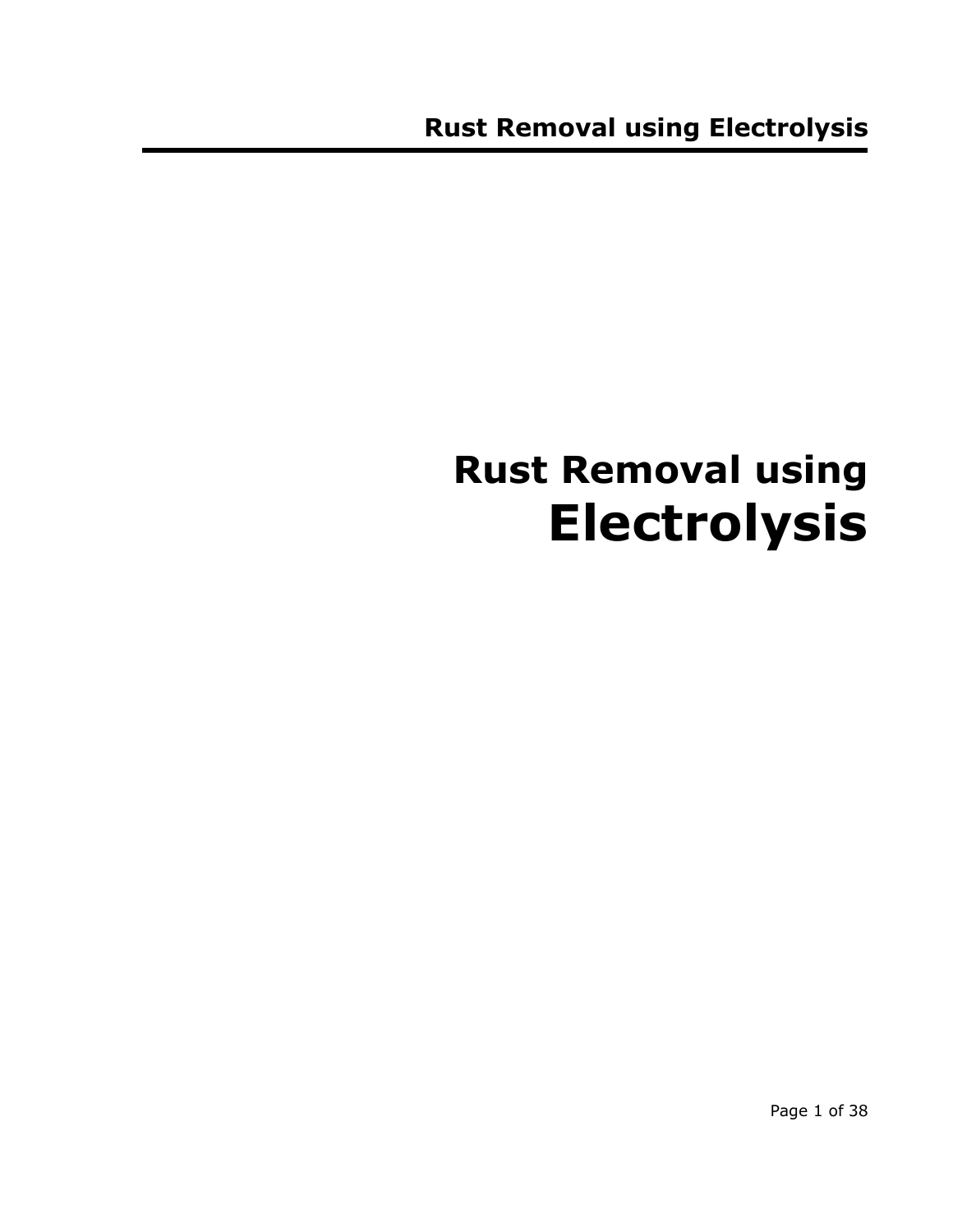# **Table of Contents**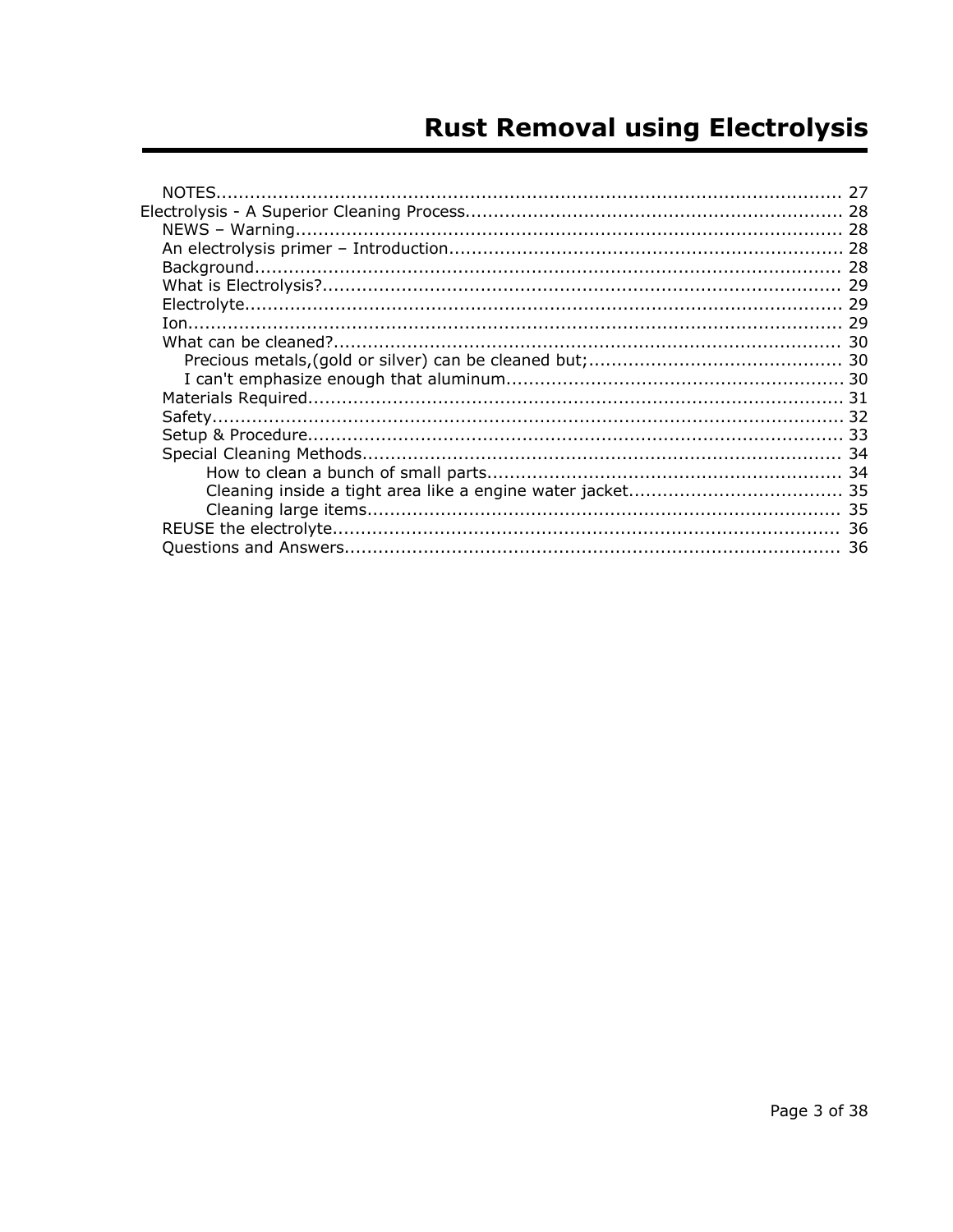# **Electrolysis, the science behind it**

#### From http://antique-engines.com/electrol.asp

First we'll look at the word; The word "electrolysis" can be broken into two parts: electro and lysis. 'Lysis' means to break down, or break a bond, to "tear apart". 'Electro' roughly means electric or electric current, electricity. So the word electrolysis is a combination of two terms and means to break a bond or take apart using electricity. I believe they are Latin terms, lysis coming from a Greek word meaning to "release". So it is literally breaking a bond, or releasing by means of electricity - using an electric current to take something apart. In this case, we do want to take something apart - we want to break "rust" down and get good iron back.

Rust is a combination of iron and oxygen. In the process of electrolysis as I use it, we use electricity to break the bond between oxygen and iron atoms. This is a very simple explanation, if you wish, you can find more complex details in science books, or on the Internet, etc. There is a lot more that happens than can be explained here, but these are the basics. Atoms are partially made up of electrically charged particles - electrons with a negative charge and protons with a positive charge. It's these electric charges that cause certain atoms to want to "stick together" in certain combinations. Oxygen and the iron in the steel stick together to form rust. Electrolysis will help to take them apart again. Atoms can lose or gain electrons. This gives them a positive or negative charge because there is no longer a balance between the number of electrons and protons in an atom. Electrons can be "bumped" from one atom to another. The solution made with water and washing soda is simply to make a safe, simple solution that will allow the electricity to work through it and not interfere with the process or produce chemicals that would be unsafe. Oxidation is a chemical reaction where something gives up electrons. Reduction is when something accepts electrons. Oxygen likes to be "reduced". When oxygen is reduced, or accepts electrons, it makes oxide, O--. If we put oxygen together with iron metal, the iron is oxidized (gives electrons to the oxygen) and the oxygen is reduced (accepts the electrons lost from iron). The result is one form of rust, ferric oxide, Fe2O3. Whenever something is oxidized, something else must be reduced. Electrons must come from somewhere (oxidation), to go somewhere (reduction). With the process of electrolysis, we are going to reverse the process to "break the bond" between metal and oxygen using electricity.

We will use metal rods called "electrodes" to help in this process. The electrodes will be submerged in the water and washing soda solution. One electrode will be called the "anode" because it will be caused to have a positive electric charge. The anode is hooked to the positive wire of the battery charger. The positive wire accepts electrons. If the positive wire is accepting electrons something is losing electrons (oxidizing). When 12 volts is applied to the anode, water is oxidized at the anode surface and gives electrons up to the anode. The product is oxygen. The bubbles you see coming from the anode are oxygen that resulted from the oxidation of water. The other electrode is called the Cathode. In our case, the part we want to remove the rust from will be the cathode. Cathode is the word for an electrode with a negative charge. The cathode is connected to the negative wire of the battery charger. The negative wire supplies electrons. So something must gain electrons at the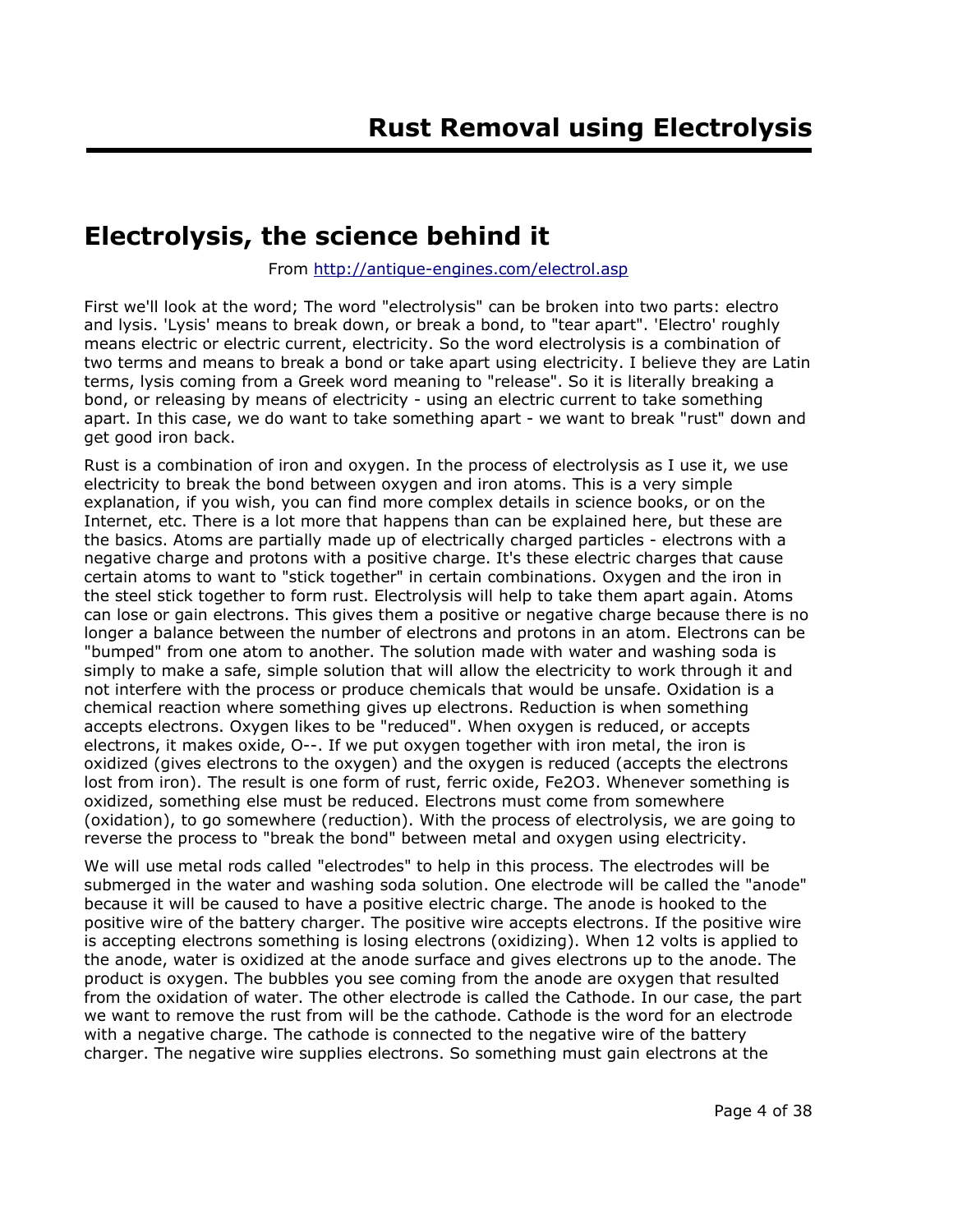cathode (reduction). Two things are reduced at the cathode, water and the rusty iron. The reduction of water produces hydrogen. The bubbles coming from the cathode are hydrogen gas. (The fuel for the space shuttle is hydrogen and oxygen. Rust electrolysis should be done in a well ventilated area so that explosive concentrations of hydrogen and oxygen are not reached.) The rusty metal takes on electrons and is no longer attracted to the oxygen atoms, and the bond is broken. The rust is "reduced". If this process is done on a large scale (for example, the trailer frame shown on my pages) a lot of water is lost to "reduction" in the process and needs to be replenished. A lot of oxygen and hydrogen are formed. This same process is used to keep a supply of oxygen in submarines. The hydrogen is disposed of for safety reasons.

During electrolysis the rust turns from orange to black. In most cases, the rust next to the iron is reduced to iron metal. This reduced iron will form a somewhat porous layer of new iron on the metal object being cleaned. After electrolysis the iron object will rust very quickly unless it is protected because this porous layer of new iron has a high surface area. The rest of the rust may reduce to a variety of compounds depending on the compounds in the original rust and the details of the electrolysis. Typically the black stuff that can be rubbed off after electrolysis is a mixture of iron metal and magnetite, Fe3O4 , an oxide of iron. Magnetite is an intermediate product in the reduction of rust to iron metal. It is the black stuff in magnetic recording tapes.

So once your parts are cleaned or removed from the solution, you'll want to rinse and brush them off to remove the loose iron, dry them quickly and completely, and protect them with primer or other rust preventative.

Several years ago, and I can't recall how it happened, I came into an inexpensive and easy way to clean rust and grease, and, in some cases, paint, from your rusty cast iron and sheet metal parts. Taking advantage of common household cleaning products, items many of us have laying around the garage, kitchen or laundry room, and some science, you can clean parts from a single bolt up to an entire trailer frame through a process known as "electrolysis".

# **What you need:**

- A non-conducting container a large plastic bucket works really well.
- Battery charger big is better, however even one able to produce 6 to 10 amps should do. A student recently used my site as the basis for a school project and used a computer power supply in place of battery charger.
- Sacrificial electrodes. Concrete reinforcing rod works well (re-bar) cut into lengths about 4" taller than your bucket or container. Do not use stainless steel! The results are a health hazard and illegal (more on that later)
- Arm and Hammer LAUNDRY soda, also called washing soda.
- Wire and/or cables for connecting electrodes together.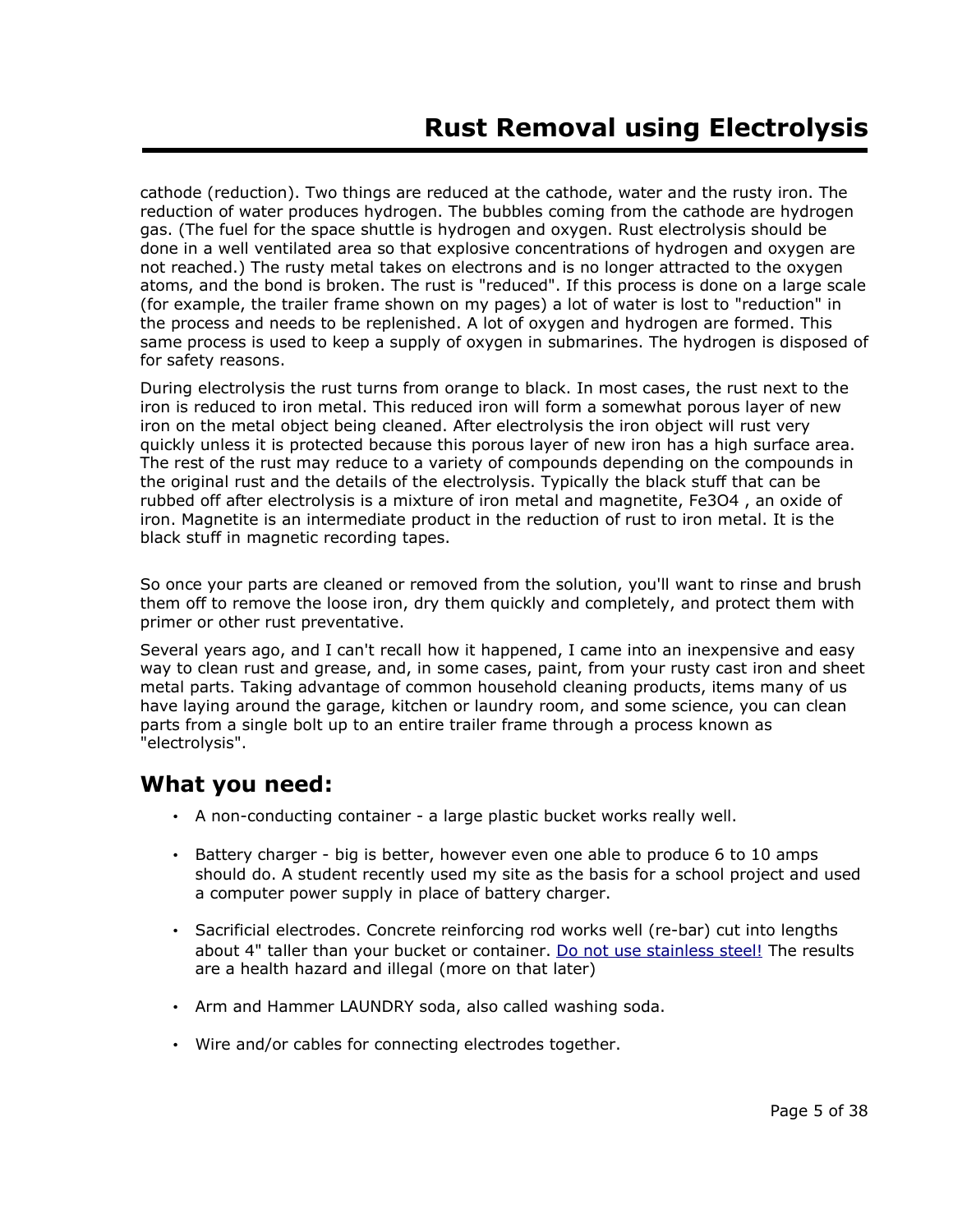- Water.
- Small lengths of small chain (used to suspend the rusty parts in solution) or some other means to suspend the part to clean into the solution.

# **The Setup:**

Using a plastic, or non-conductive bucket (not metal), mix a solution of 5 gallons water to 1/3 to 1/2 cup laundry soda. Mix well so all soda is dissolved. Do not try to use other salts. You won't get better results and dangerous effects may occur. Caustic soda, for example, is far too corrosive. Solutions of ordinary table salt can generate chlorine gas (toxic) at the positive electrode (anode).

Clean the electrodes so they aren't too rusty - especially at the top ends - they need to make good electrical contact with your wire or cable AND with the water. I take mine to a wire wheel and give them just a real quick going over. Place electrodes in bucket around sides, so the clean, rust free ends stick up above the bucket. Use clamps or some means to hold them in place around the perimeter of the inside of the bucket or container so that they cannot move freely or fall into center of bucket. The electrodes must not touch the part(s) to be cleaned, which will be suspended in center of bucket. I use small C clamps. Whatever you use, it shouldn't be copper, and will get a bit messy if it gets into your cleaning solution.

Tie the electrodes together with wire or cables. I use copper wire twisted around the top ends, and have used old jumper cables. All electrodes need to be tied together "electrically". This will become the "anode" grid. Since the cleaning process is somewhat "line of sight" it's best to surround the part to be cleaned to some extent with the electrodes.

Suspend part to be cleaned into bucket so it hangs in the middle, not touching bottom, and not touching electrodes. I place a piece of re-bar across top of bucket (see photo below) and bolt a small piece of chain to my part to be cleaned, and clamp the chain on the rod so that the chain hangs from the rod, and suspends the part into solution below. The part to clean then becomes the "cathode".

Attach battery charger - place **NEGATIVE LEAD** (this is critical!!) on the piece that is to be cleaned. Attach **POSITIVE**, or **RED lead** of charger, to electrode "grid" formed when you placed electrodes, or rods, into bucket and tied them all together.

Make sure electrodes and part to be cleaned are not touching each other, then turn on charger. Within seconds, you should see a lot of tiny bubbles rising from the part suspended in the mixture. Do not do this inside, or in a closed area - those bubbles are the component parts of water - H2O - hydrogen and oxygen. Remember the Hindenburg?

See how the rust and bubbles are attracted to the electrodes in the photo below? You will need to clean them from time to time - they will get covered with gunk; in fact, after many uses, they will have eroded down and need to be replaced. That is why I use re-bar - it's easy to get, cheap, and most of all - SAFE FOR YOU and your environment! You can pour the waste solution on the lawn and it won't hurt it. Do watch out for ornamental shrubs, which may not like iron rich soil, however. No use making your spouse mad!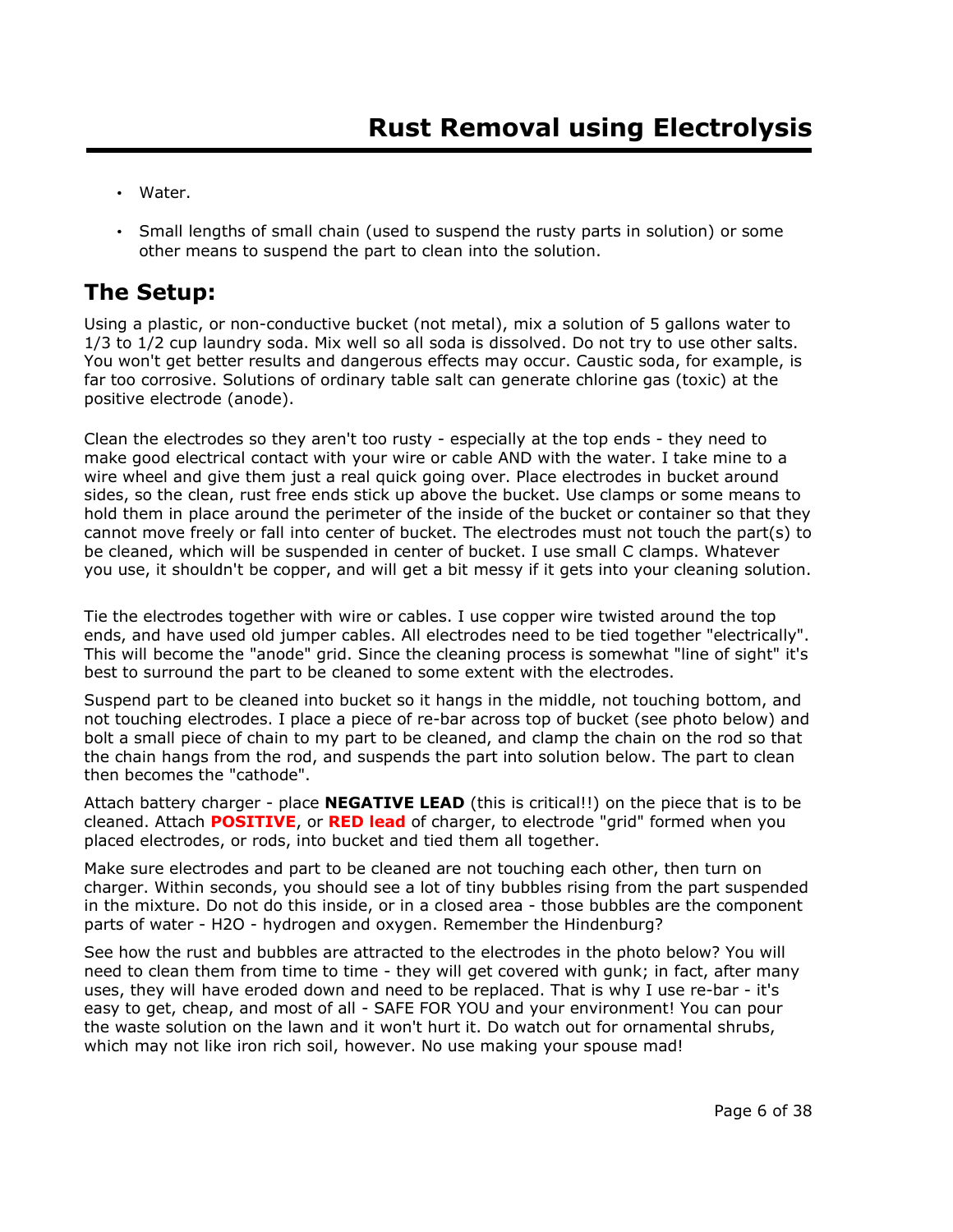How large an item can you clean? Well, it's up to your imagination, your budget - because it takes water, your time and wife's patience. Terry Lingle demonstrated this process on a very large scale using a tank made of plywood and lined with plastic, a DC welder for power supply and hundreds of gallons of water. You will need to use more electrodes with larger parts and a larger "tank". The resulting photos can be seen here - along with an explanation of his setup.

How small? A student recently used the description on my web site as the basis for her science project in school. She used a computer power supply for the power source to clean a small part in a plastic bucket on a table. (photos coming soon)

# **Safety Precautions:**

- Make sure no spills can get to the battery charger. (electrocution potential as with any electric appliance)

- The leads from the charger are relatively safe, but you may still get a bit of a shock if you put your hands in the solution or touch the electrodes while the charger is running.

- Turn off the current before making adjustments to the setup. Just as a "spark" can cause a charging battery to explode in your face, this process produces similar gases because this process splits water into hydrogen gas (at the negative electrode) and oxygen at the positive electrode).

- Hydrogen will burn explosively if ignited. All flames, cigarettes, torches, etc. must be removed from the area, and sparks caused by touching the leads together must be avoided. The work should be performed outside or in a well ventilated area to remove these gases safely.

- Washing soda solutions are alkaline and will irritate the skin and eyes. Use eye protection and gloves. Immediately wash off any solution spilled or splashed onto your body.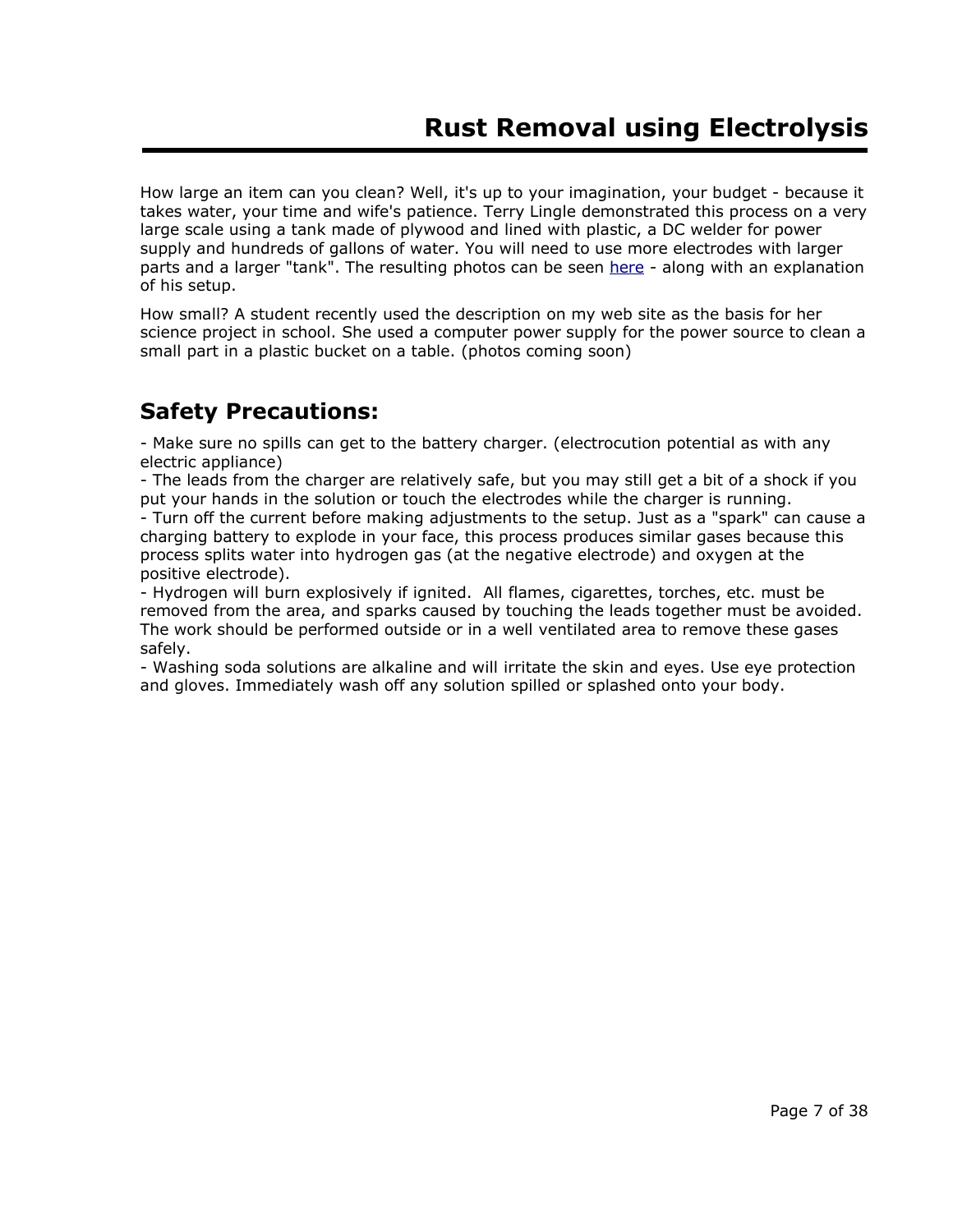# **Rust Removal using Electrolysis**



# **Why you should not use stainless steel electrodes for electrolysis**

Many people using the electrolysis method for rust reduction swear by stainless steel, stating (incorrectly) that it's not consumed, stays clean and seems safe.

Stainless steel is indeed consumed when used in the electrolysis process, although slowly. The main problem with using it is the hazardous waste it produces. Stainless steel contains chromium. The electrodes, and thus the chromium is consumed, and you end up with poisonous chromates in your electrolyte. Dumping these on the ground or down the drain is illegal. The compounds can cause severe skin problems and ultimately, cancer. Hexavalent chromate is poisonous. These compounds are not excused from hazardous waste regulations where household wastes are.

These compounds are bad enough that government regulations mandate "elimination of hexavalent chromate by 2007 for corrosion protection."

Does your electrolyte turn yellow? That's a sign of chromates.

If you have been using stainless steel for the anodes (positive electrodes), wear rubber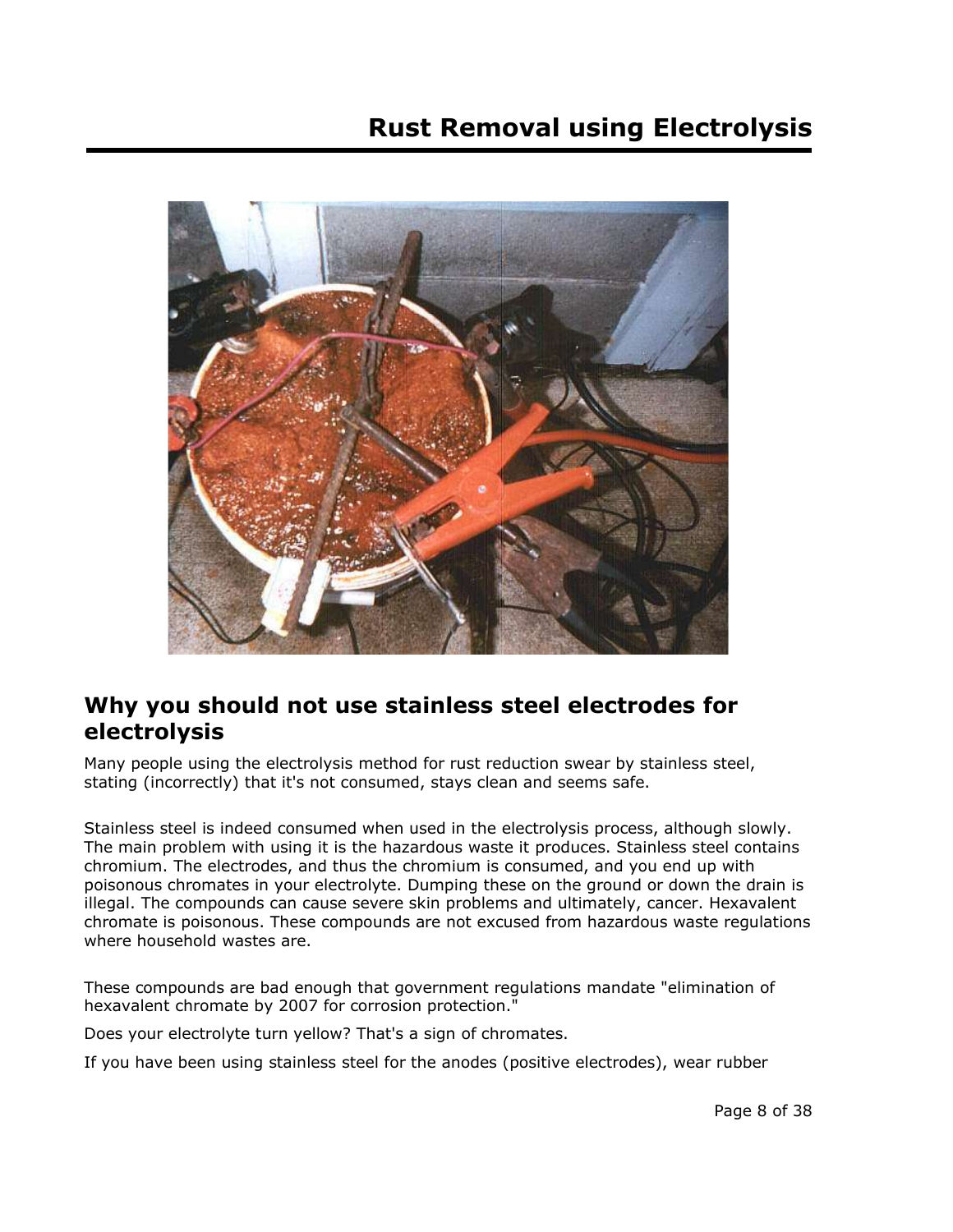gloves when working with or near the liquids. If you need to dispose of it, allow it to evaporate into powders and dispose of the powders in sealed containers during your local "hazardous waste clean-up days".

Best bet - don't use stainless steel no matter how tempting it is.

# **Rust Removal Using Carbonated Soft Drink**

When I was about 12 years old and just getting interested in engines I heard my uncle swear that he got a stuck piston out of a motorcycle he had by using bottle of Coke. It had set out in the yard all winter and had rusted up inside. But we all know pop is sticky, water based and wouldn't it make a worse mess? After all, Mom always said "don't spill your pop, it will make everything sticky".

As I grew up and got interested in cars and motorcycles myself I started to hear of other such "urban legends" and decided, hey, maybe there is something to this. The people that said it worked were quite insistent, and there sure was no proof that it did NOT work. So I decided to investigate. (amazing what little it takes to entertain me)

So here is what I've found - many carbonated beverages will remove rust. This is because the gas used, carbon dioxide when mixed with water, makes carbonic acid. To make rust, the iron oxidizes - it combines with oxygen. This is why rust is also called iron oxide. The carbonic acid reverses this reaction - this reversal is called "reduction." Here's a better reason - take a look at your Coke can - it has phosphoric acid as an ingredient. Phosphoric acid is the basis of Naval Jelly, a commercial product used for rust removal. Phosphoric acid dissolves iron oxide very quickly while etching metallic iron very slowly so you can leave metal in phosphoric acid with little damage.

The downside is that all acids contribute some hydrogen to the metal structure, weakening the steel by hydrogen embrittlement - so always use only as much time as is absolutely necessary to remove the rust. An advantage of phosphoric acid is that it leaves a fine protective coating of iron phosphate. Because this coating is not thick or durable some protection is still required. Years ago supposedly Volkswagen use a process of phosphating metal prior to painting as it provided a chemical protection against rust under the paint layer.

So, spilling your Coke into your old engine wouldn't really be a bad thing if you were trying to remove some rust.

### **What is the method?**

http ://www.stovebolt.com/techtips/rust/electrolytic\_derusting.htm

Electrolysis is a technique for returning surface rust to iron. It uses the effect of an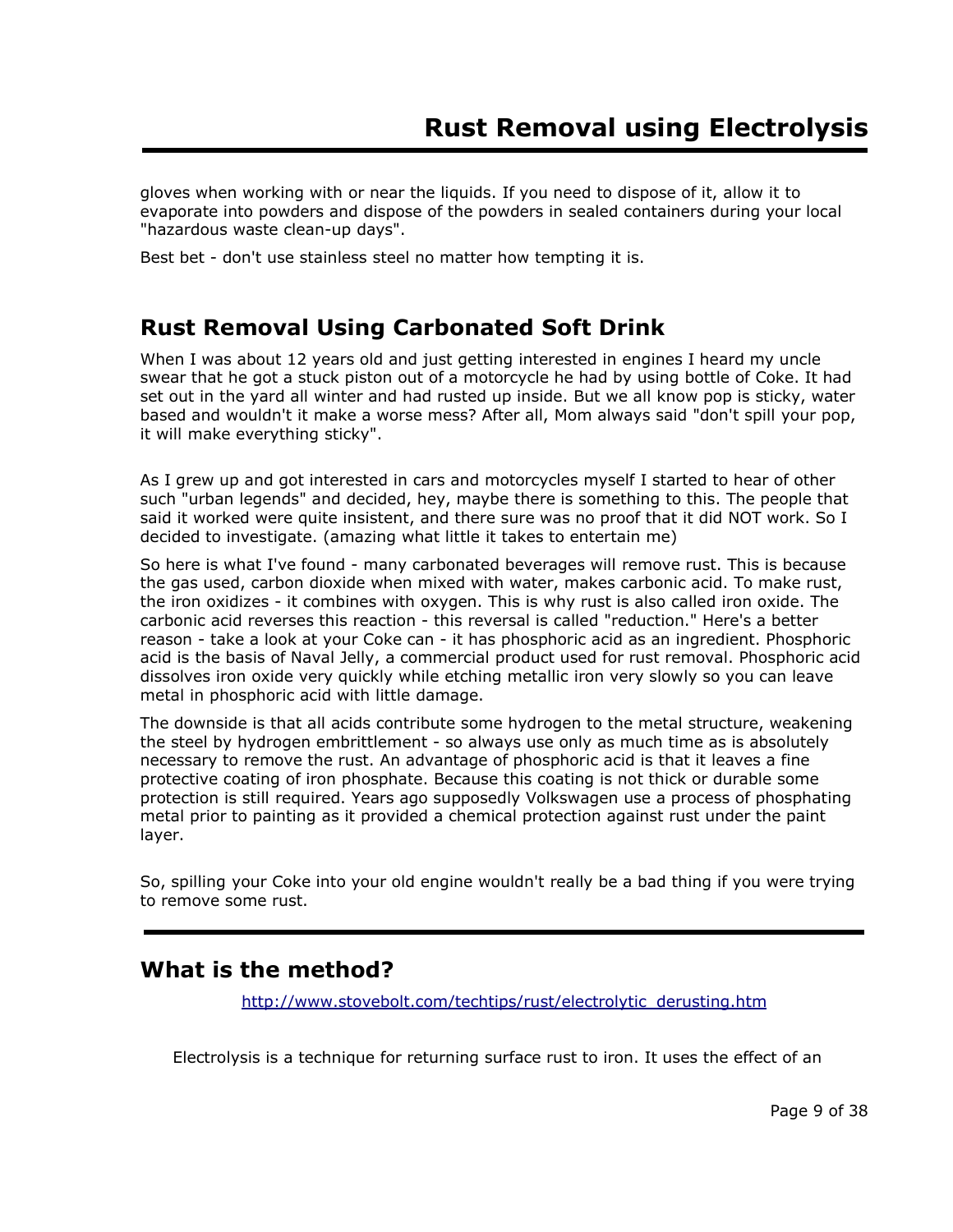small low voltage electric current and a suitable electrolyte (solution). It has advantages over the old standbys, like vinegar, Coke, muriatic acid, Naval Jelly, wire brushing, sand blasting etc -- These methods all remove material to remove the rust, including un-rusted surfaces. With many, the metal is left with a "pickled" look or a characteristic color and texture. The electrolytic method removes nothing: by returning surface rust to metallic iron, rust scale is loosened and can be easily removed. Un-rusted metal is not affected in any way.

### **What about screws, pivots, etc that are "rusted tight"?**

 The method will frequently solve these problems, without the need for force, which can break things. Is it safe? The solutions used are not hazardous; the voltages and currents are low, so there is no electrical hazard. No noxious fumes are produced. The method is self limiting: it is impossible to over clean an object. Small amounts of hydrogen are emitted in the electrolysis process. Good ventilation or an outdoor work site is all that is needed.

### **Where did this method come from?**

 Electrolysis is a standard technique in the artifact restoration business. I wrote this up for the *Chronicle of the Early American Industries Association* a few years back. Most of the tool collectors around here use it.

### **What do I need?**

 A plastic tub; a stainless steel or iron electrode, water and washing soda (Arm & Hammer, for example) and a battery charger. About a tablespoon of soda to a gallon of water. If you have trouble locating the washing soda, others have reported success with baking soda. Also household lye will work just fine. It's a tad more nasty -- always wear eye protection and be sure to add the lye to the water (NOT water to lye!!!) The solution is weak, and is not harmful, though you might want to wear gloves. **NOTE:** *It is the current that cleans, not the solution; nothing is gained by making a more concentrated solution* -- **DON'T!**

### **How long does the solution last?**

 Forever, though the loosened rust will make it pretty disgusting after a while. Evaporation and electrolysis will deplete the water from the solution. Add water ONLY to bring the level back.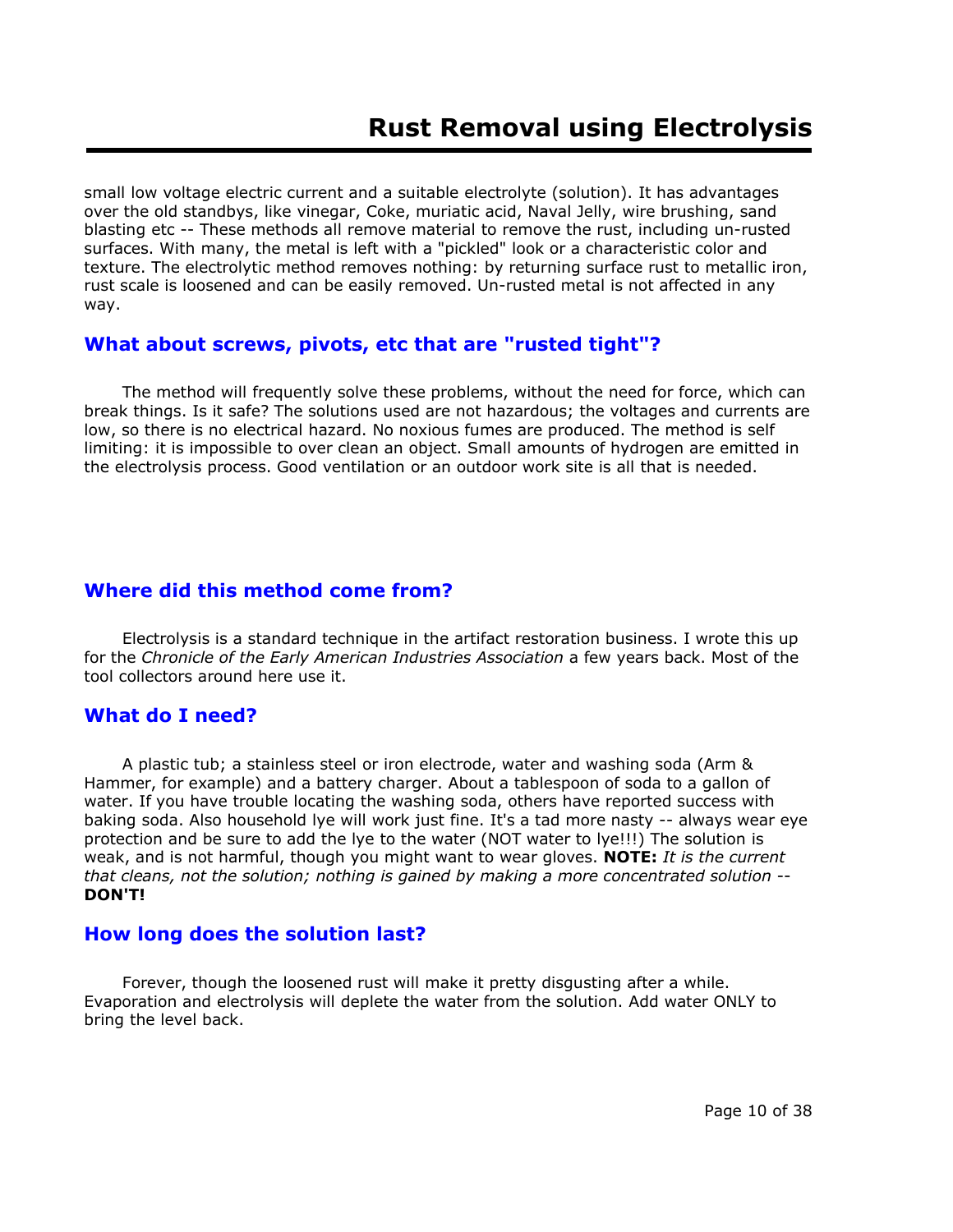### **What about the stainless/iron electrode?**

 The electrode wants to be large (within reason); if possible, larger than the object being cleaned. The iron electrode works best if it "surrounds" the object to be cleaned, since the cleaning is "line of sight" to a certain extent. An iron electrode will be eaten away with time. Stainless steel has the advantage (some alloys, but not all) in that it is not eaten away. I have had good success with sheet stainless salvaged from a paper towel dispenser. It has a large surface area and is easily shaped to fit the container.

### **How do I connect the battery charger?**

**THE POLARITY IS CRUCIAL!!** The iron or stainless electrode is connected to the positive (red) terminal. The object being cleaned, to the negative(black). Submerge the object, making sure you have good contact, which can be difficult with heavily rusted objects. Get it backwards and your object will be relentlessly eaten away! Make connections on a part of your electrode that protrudes out of the solution, or your clamps will erode rapidly.

### **How do I know if it is working?**

 Turn on the power. If your charger has a meter, be sure some current is flowing. Again, on heavily rusted objects, good electrical contact may be hard to make-it is essential. Multipart objects may not have good electrical connections between them. Fine bubbles will rise from the object when cleaning is in progress.

### **How long do I leave it?**

 The time depends on the size of the object and of the iron electrode, and on the amount of rust. You will have to test the object by trying to wipe off the rust. If it is not completely clean, try again. Typical cleaning time for moderately rusted objects is a few hours. Heavily rusted objects can be left over night.

### **How do I get the rust off after I remove the object?**

 Rub the object under running water. A paper towel will help. For heavily rusted objects, a plastic pot scrubber can be used, carefully. Depending on the amount of original rust, you may have to re-treat. The amount of mechanical action will depend on the fragility of the object. Use your discretion.

### **My object is too big to fit. Can I clean part of it?**

Yes. You can clean one end and then the other. Lap marks should be minimal if the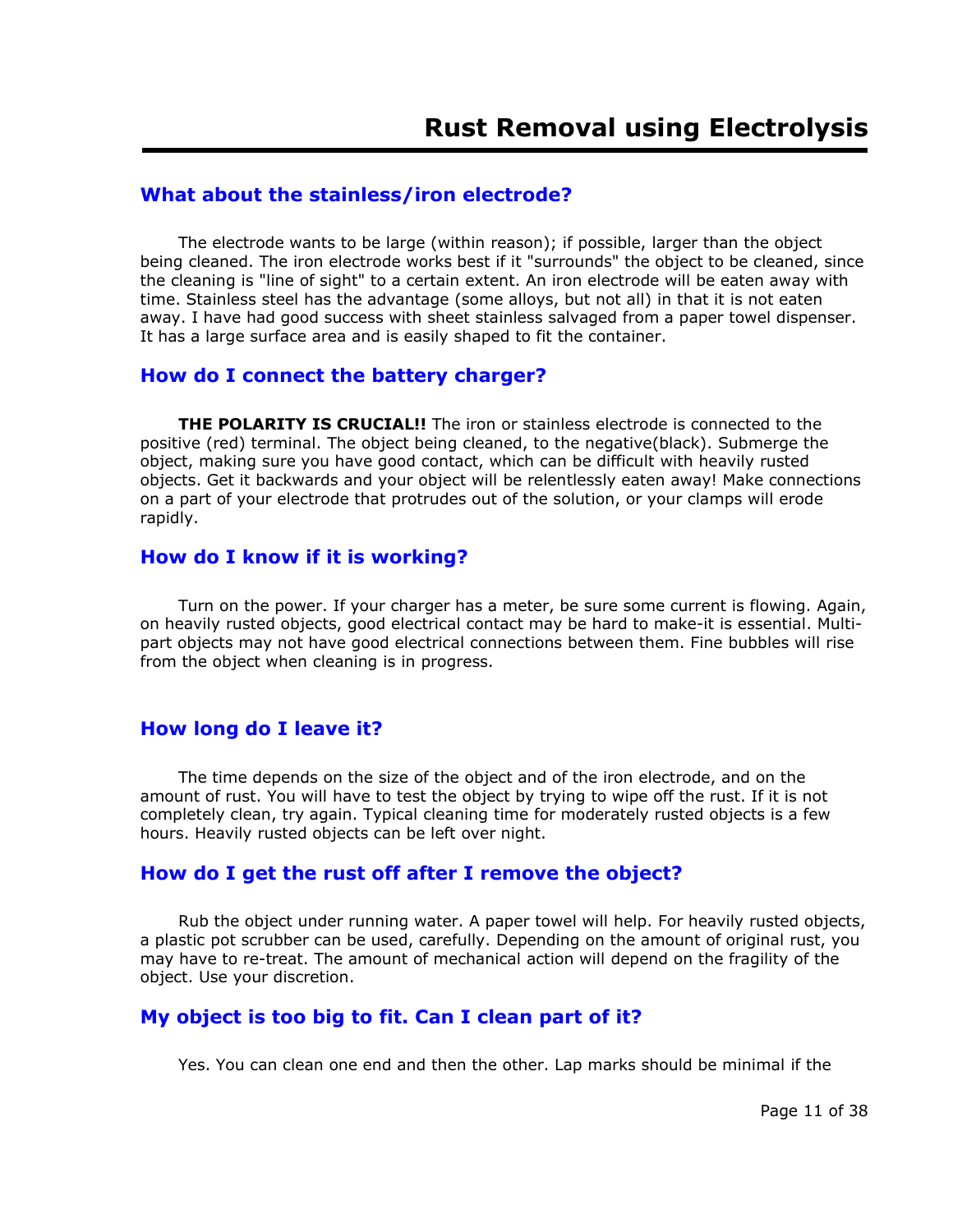cleaning was thorough.

### **After I take it out, then what?**

 The clean object will acquire surface rust very quickly, so wipe it dry and dry further in a warm oven or with a hair dryer/heat gun. You may want to apply a light oil or a coat of wax to prevent further rusting.

#### **Will the method remove pitting?**

 No. It only operates on the rust in immediate contact with un-rusted metal. What's gone is gone. What will it look like when I am done? The surface of rusted metal is left black. Rusted pits are still pits. Shiny un-rusted metal is untouched.

#### **What about nickel plating, paint, japanning and the like?**

 Sound plating will not be affected. Plating under which rust has penetrated will usually be lifted. The solution is likely to soften most paints. Test with a drop of solution in an inconspicuous place. Remove wood handles if possible before treating.

#### **How can I handle objects that are awkward to clean?**

 There are lots of variants: suspending an electrode inside to clean a cavity in an object; using a sponge soaked in the electrolyte with a backing electrode to clean spots on large objects or things that shouldn't be submerged (like with lots of wood)

#### **How can I dispose of the solution?**

 The bath will last until it gets so disgusting that you decide it is time for a fresh one. There is nothing especially nasty about it-it's mildly basic-so disposal is not a concern, except you may not want all the crud in your drains.

### **Can I use metal containers?**

 This is highly risky. Galvanized metal can introduce zinc into the solution. If you have used lye, it will attack aluminum. You may have problems with electrical shorts, etc. Stick to plastic.

### **How can I clean odd shaped objects?**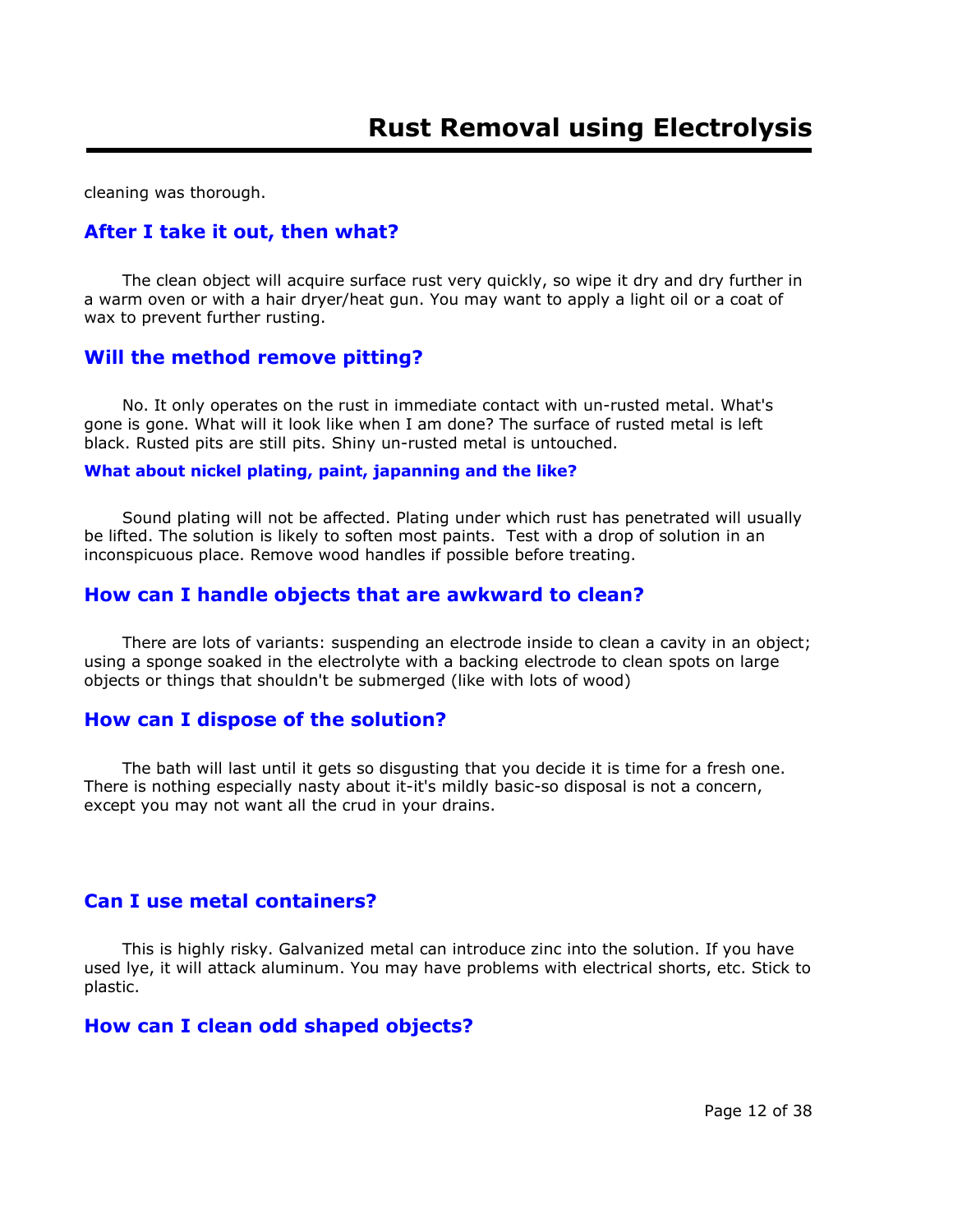Be ingenious. Plastic PVC pipe and eave troughs, wooden boxes with poly vapor barrier, kids wading pools, etc.

# **Electrolytic Rust Removal**

**David L. Huffman, U.S.A.**

**http://enews.heywoodenamels.com/common/eNAMEL\_rust\_removal\_electrolytic\_method.html**

The main thing you need is a battery charger (automotive type). Any source of DC current will do, the higher the amperage, the better. In theory, a 9-volt "Wal Mart special" will do, but it would take a long time for any larger article.

You also need a plastic container, a scrap sheet of metal, preferably stainless steel, and some baking soda.

Fill the bucket with water and add a handful of baking soda, about a tablespoon per gallon. Washing soda works well too, if you can find it.

Prepare your sheet metal anode. Stainless sheet works best (since it holds up longer), but a flattened tin can will do in a pinch.

Wire the POSITIVE to the scrap steel. This will be the anode. You'll want to keep the clamp out of the solution, or it will eventually dissolve too.

You need to connect the article to be cleaned to the NEGATIVE side of the charger, again, keeping the clamp out of the solution. You've got to make a connection on a clean bare metal spot on the article, so you may need to sand or grind through the rust at the point at which you connect your contact.

Put both the pieces (the article and the scrap steel anode) in the solution, as close as possible but NOT TOUCHING.

The part being cleaned will begin to bubble. After about two hours at 12 volts, six amps, you can take it out and examine it.

The part being cleaned, if originally badly rusted, will now be covered with a black powder which you can wire brush off.

Then return the article to the solution for another 6 hours and you'll see all that is left of the rust is a little more fine black powder, and the high spots may be getting shiny. At this point, you can take the article out, rinse it off, wire brush it some more, and then lightly oil it with linseed oil. Linseed oil is great for tools, but be careful. . .rags soaked in it can spontaneously combust, and I've seen this happen, so better put them in the burn bin or bury them. If they're cotton, you can put them in the compost, everything in this case is organic, just don't store them in the house or garage.

You can, of course, substitute any kind of oil you'd like, but you'll need to get that raw metal covered with some sort of protection as soon as possible.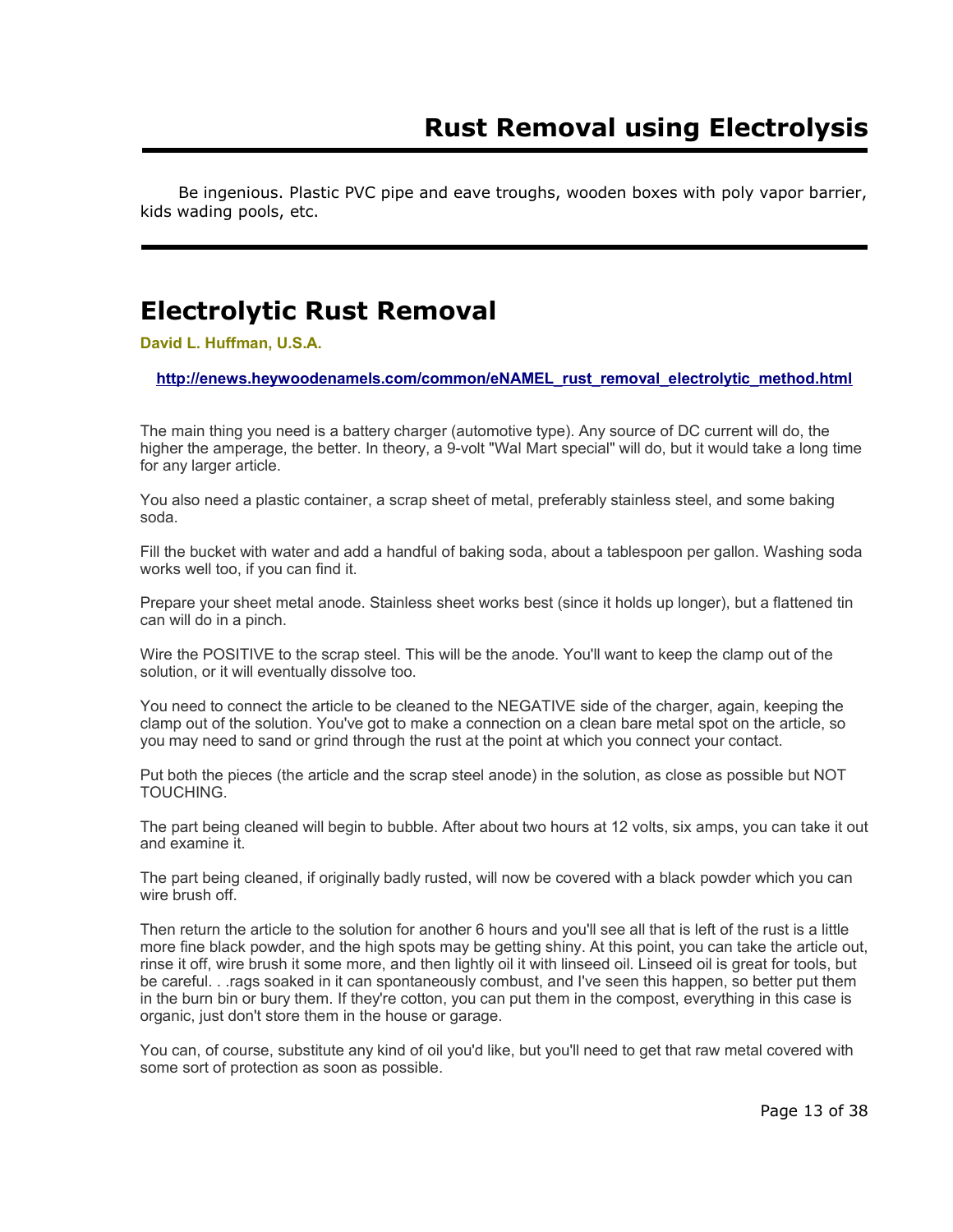This demonstration was employed on a large steel punch, about 1/2 inch in diameter and 5 inches long. It was badly rusted, but not pitted. Even pitted steel will clean. The pits will still be there, but they'll be clean of rust. Times for smaller articles could be significantly shorter. Obviously, the less rusted a piece is, the shorter the cleaning time.

I don't think that higher concentrations of baking or washing soda will shorten the time, as it's not the same as using an acid or alkali to clean, the soda is used only to make the water more conductive.

# **Electrolytic Removal of Rust**

**by Kevin Chamberlain, Member HTPAA** ( published in Tool Chest #63, February 2002) http://www.htpaa.org.au/article-electro.php

# **Introduction**

At our last Tool Conference, there was a Panel Discussion dealing with the cleaning and restoration of old hand tools. This is a key concern for anyone interested in collecting old tools, since one rarely finds tools in mint condition in an original box. It is much more common to find tools showing the combined effects of correct usage, abuse, neglect and simple aging. The primary question is: should cleaning and/or restoration be attempted at all?

The answers are conflicting; some aim to restore the tool to a brand-new appearance, eliminating all evidence of its life history. Others think any attempt at restoration will destroy the character and value of an antique tool.

Most think some intervention is desirable to remedy the effects of abuse and neglect, while still retraining as much patina and character as possible. There is an important caveat - "when in doubt, do nothing". Cleaning and restoration of antique tools should be done in a careful and meditative mood - otherwise rash actions may cause loss of valuable information and/or further damage.

Removal of rust from old tools or other artifacts may or may not be a desirable goal. In some cases (museum specimens) stabilization to prevent further deterioration may be all that is necessary. Rust may be regarded as undesirable by tool users or collectors because it obscures identifying marks, causes seizure of moving parts, creates an unpleasant rough texture to the touch, stains the hands and/or the workpiece, or is simply unsightly. I believe rust removal is often justified, but the method chosen should not alter the surface in other ways and should result in a reasonably attractive surface appearance.

The electrolytic method of rust removal meets these aims very well and is also a gentle, cheap and adaptable method. Electrolysis is now being used by a wide range of artifact restorers, from tool collectors to marine archaeologists.

In this article, I mainly aim to outline the practical aspects of the electrolytic method so that members can try it for themselves. Several HTPAA members have been using the method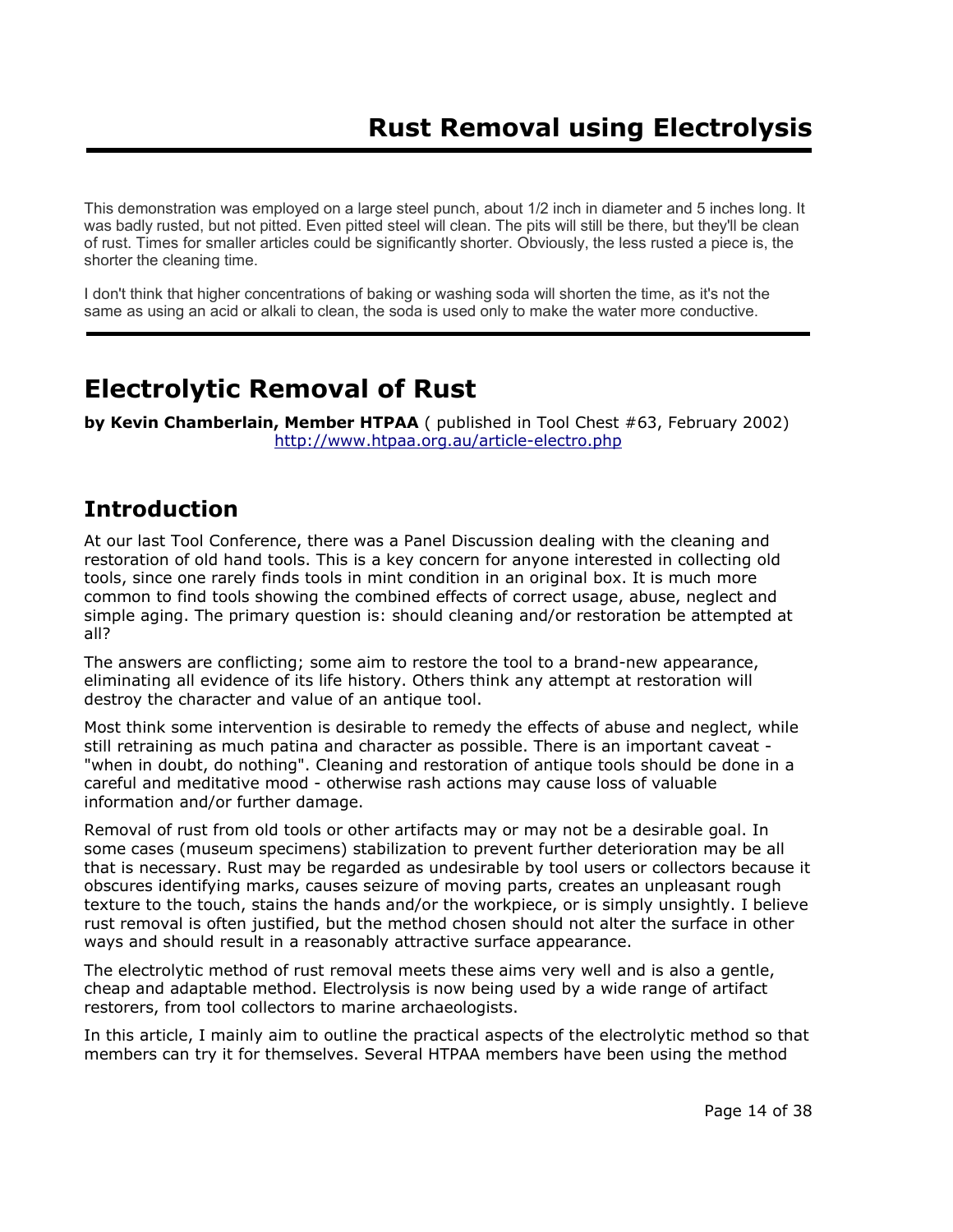for some years and find it very useful

# **What is Rust?**

Rust arises from the surface oxidation of iron or steel in the presence of atmospheric oxygen and moisture. As the rust forms, the surface of the iron is eaten away, sometimes evenly, but often deep local pitting occurs beneath wart-like protuberances. Rust occupies more volume than the iron it replaces, and so moving parts will tend to seize as they rust. Chemically, most red rust is hydrous ferric oxide FeO(OH). If water enters this chemical structure, yellow-brown limonite may form FeO(OH).nH<sub>2</sub>O. Quite often, black iron oxides are also present usually magnetite (Fe<sub>3</sub>O<sub>4</sub>), an iron oxide which both conducts electricity and can be magnetized. The rusting process, and the conditions which promote, inhibit or stabilize it, are all important topics which are beyond the limits of the present article.

### **Methods of Rust Removal**

Rust usually binds strongly to the underlying iron or steel. Various methods have been used to remove rust. Mechanical methods include the use of emery paper, sandpaper or wire brushes (either manual or powered). More aggressive methods include sand blasting or shot blasting. Plastic bead blasting is a more recent and gentler variant. Clearly these methods will scratch the metal surface if the abrasives are harder than the metal. Wire brushes, for example, do not appear to scratch hard steel surfaces but they can be quite damaging to soft iron surfaces.

Gas flames are sometimes used to dislodge rust, relying on the different expansion rates of the oxides and the metal in response to heat. Simple boiling in water is also used to loosen rust. Here the thousands of tiny bubbles which form and grow at the metal surface may act to mechanically dislodge the rust layer.

In industry, chemical methods of de-rusting include the use of strong acids under carefully controlled conditions. These acids are too dangerous for home use. Vinegar or dilute phosphoric can be used successfully at home, although the latter leaves a uniform gray appearance which some find undesirable. Acids attack the iron oxides directly, but also etch the mental surface to some extent, generating hydrogen gas in the process. Other chemical agents include the commercial product "Corro Dip" (from Liquid Engineering International Pty Ltd) and the traditional molasses solution. The molasses method usually takes weeks and may work because of acids formed in the molasses solution by fermentation. I have been told that iron or steel objects left too long in molasses solution will eventually be eaten away, supporting the idea of an acid etching progress. However other chemical reactions may also be involved in this old method.

### **The Electrolytic Method**

The electrolytic method is a cheap, gentle and effective method which causes minimal alteration to the metal surface. It may seem complex, but is actually easy to set up and use.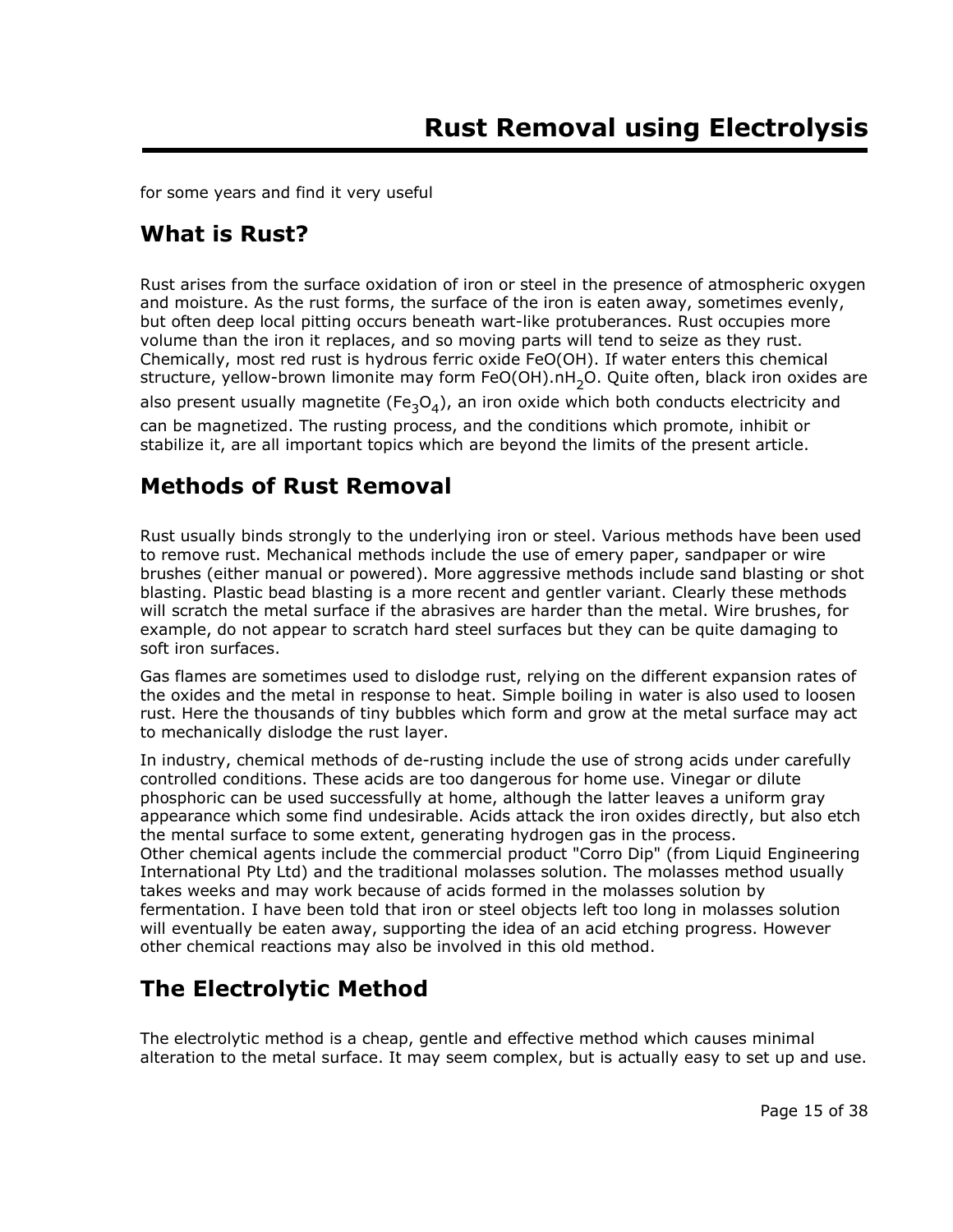It is quite safe, provided certain sensible precautions are taken (see below). The electrolytic method involves immersing the rusty object in an electrically-conducting solution of washing soda (sodium carbonate). The negative lead (black) from a battery charger is attached to the object, and the positive (red)lead is attached to a stee1 electrode dipping into the solution. When the current is turned on, electrochemical reduction reactions occur at the metal/oxide interface on the object's surface. These reductions loosen the rust layer, allowing it to be easily brushed off. These reactions may involve the direct reduction of iron oxides to finely divided iron. However, it is clear from observation that a major reaction at the negative electrode involves the production of thousands of tiny bubbles of hydrogen from the electrochemical reduction of water. The hydrogen may in turn react chemically with the iron oxides, or it may simply act to physically dislodge the rust layer. Whatever the mechanism, the process does not appear to cause etching or deposition on the metal surface. Of course, removal of rust will reveal any damage to the surface (such as pitting) which has already occurred.

# **Important Safety Precautions**

**1**. Since pure water is a poor conductor of electricity, a soluble salt, (called an electrolyte) has to be added to make an electrically conducting solution. The best salt to use is sodium carbonate (washing soda). A packet can be bought in supermarkets for a few dollars. Washing soda solutions are alkaline and will irritate the skin and (especially) the eyes. *Always use eye protection and gloves and wash off any spills immediately.* Do not try to use other salts - no better results will be obtained and dangerous effects may occur. Caustic soda, for example, is far too corrosive, and even strong solutions of ordinary table salt will generate toxic chlorine gas at the positive electrode.

**2**. The battery charger is attached to the mains and must be completely shielded from the solutions which conduct electricity. *Make sure no spills can touch the battery charger especially when it is unattended.* The 6/12 volt leads from the charger are relatively safe, but you may still get an unpleasant shock if you put your hands in the solution or touch the electrodes while the current is running. *Turn off the current before making adjustments to the electrolysis bath.*

**3**. A major reaction occurring in the bath is the splitting of water into hydrogen gas (at the negative electrode) and oxygen at the positive electrode). *Hydrogen will combine explosively with oxygen or air if ignited.* (Remember the Hindenburg!) All flames (including cigarettes) must be removed from the area, and sparks caused by touching the leads together must be avoided. The work should be well ventilated to dilute and remove these gases safely. *Do not use this method in a confined, poorly ventilated area.*

# **Preparation of the Electrolyte Solution**

A sufficient concentration of washing soda is about 10 gram/liter (about 1 teaspoon per pint). The concentration may be increased somewhat but the results will not change greatly. Make sure all the crystals have dissolved before using the solution.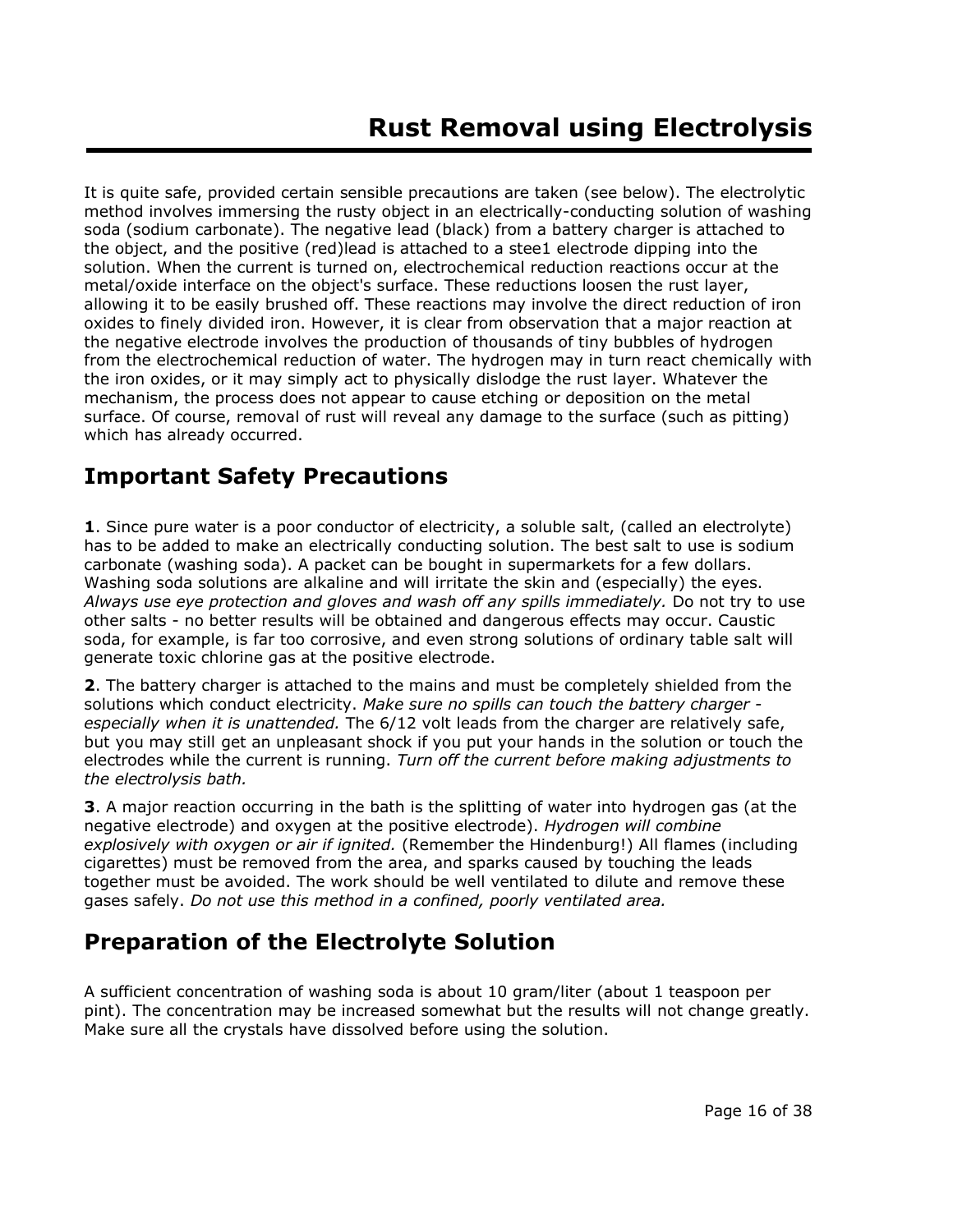### **The Electrolytic Bath**



The simplest variant of this method requires a non conducting inert plastic container (plastic dish, box, bath, bin etc.). Some ingenuity is needed to find containers deep or long enough for items such as long saw blades or leg vices. After removing any wooden handles, brass fittings, etc. from the object, sufficient washing soda solution is added to completely submerge it.

A stainless steel strip is recommended for the positive electrode or anode (e.g. a piece about 2-3" wide and long enough to emerge from the solution). Ordinary scrap iron or steel can be used, but the surface will quickly clog up with corrosion. Do not use copper or other metals, as these will be rapidly eaten away. The reactions at the anode involve the production of bubbles of oxygen gas from oxidation of water, plus the direct oxidation of the metal electrode. Stainless steel is most resistant to the latter process, but even it may show some minor pitting after a while. The anode should be brushed clean at intervals. The red lead from the battery charger should be clipped to the anode where it emerges from the solution. If this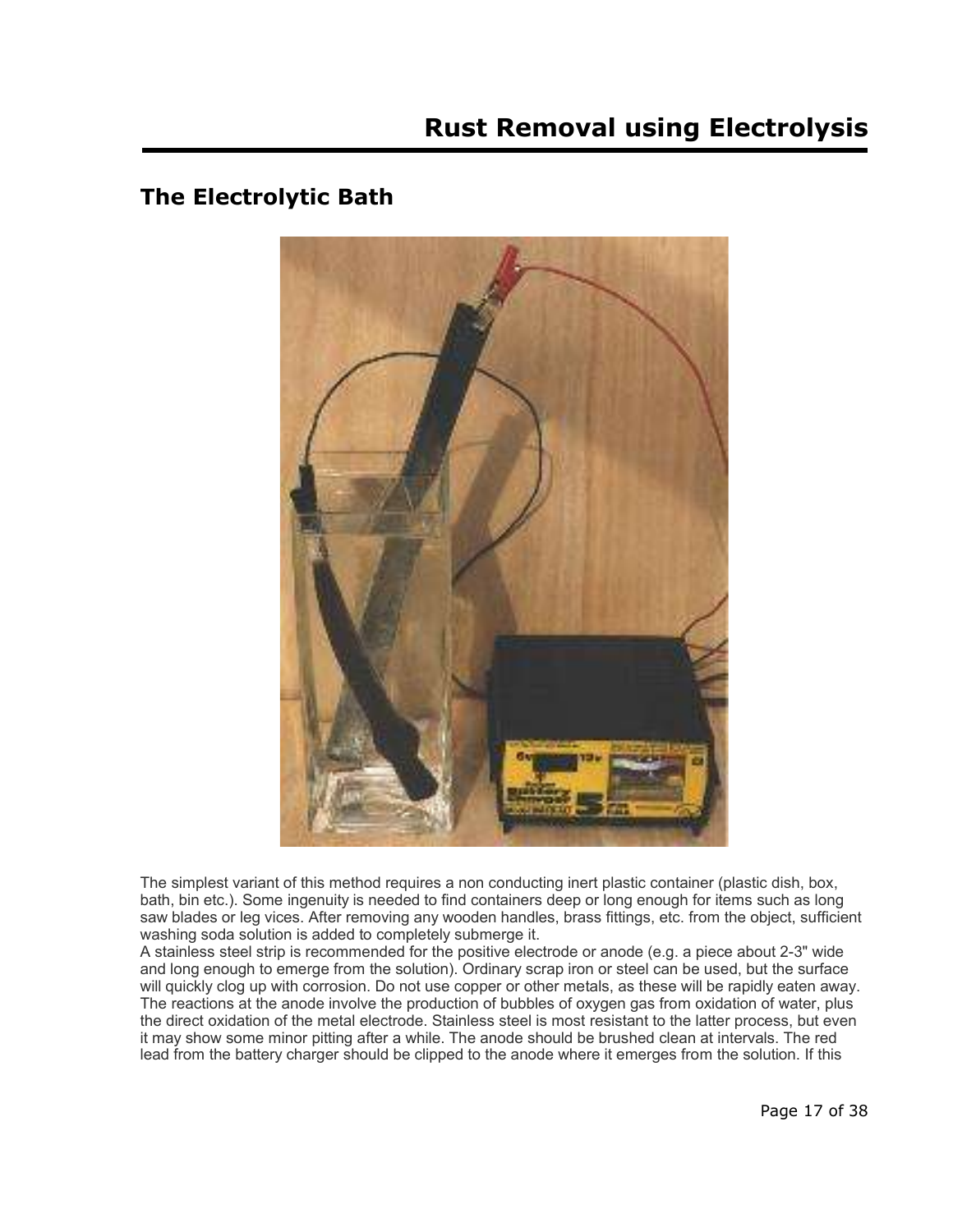attachment clip dips under the surface, it will be eaten away. The negative lead (black) is attached to the rusty object. In this case, the attachment clip may be submerged under the solution - corrosion does not occur at the negative electrode (cathode). It is very important to have good contact at the attachment point, so these should be cleaned by wire brush or emery paper. The object and the positive electrode should be separated by at least a few inches. If they are allowed to touch, a short circuit will occur and the battery charger may be damaged.

# **The Battery Charger**

Any 6 or 12-volt battery charger will work, provided it can produce a few amps of direct (DC) current. A current of about two amps at 12 volts is typical (a charger with a current meter is useful as it shows you what is happening). If several objects are attached in parallel, or a very large object is attached, the current may rise. Be careful not to exceed the capacity of your charger. The current may be reduced by increasing the separation between the object and the anode or by diluting the solution with water. A car battery would also work as a DC power source.

# **The Process**



Once the circuit is completed, tiny bubbles will stream from both electrodes. The time required for effective de-rusting will vary from 30 minutes for small objects (such as auger bits) to many hours for large objects such as a leg vice. Overnight operation is common. No harm is done by leaving the circuit on for long periods, as long as the charger does not overheat or gases do not build up in an unventilated area. After a time the object should be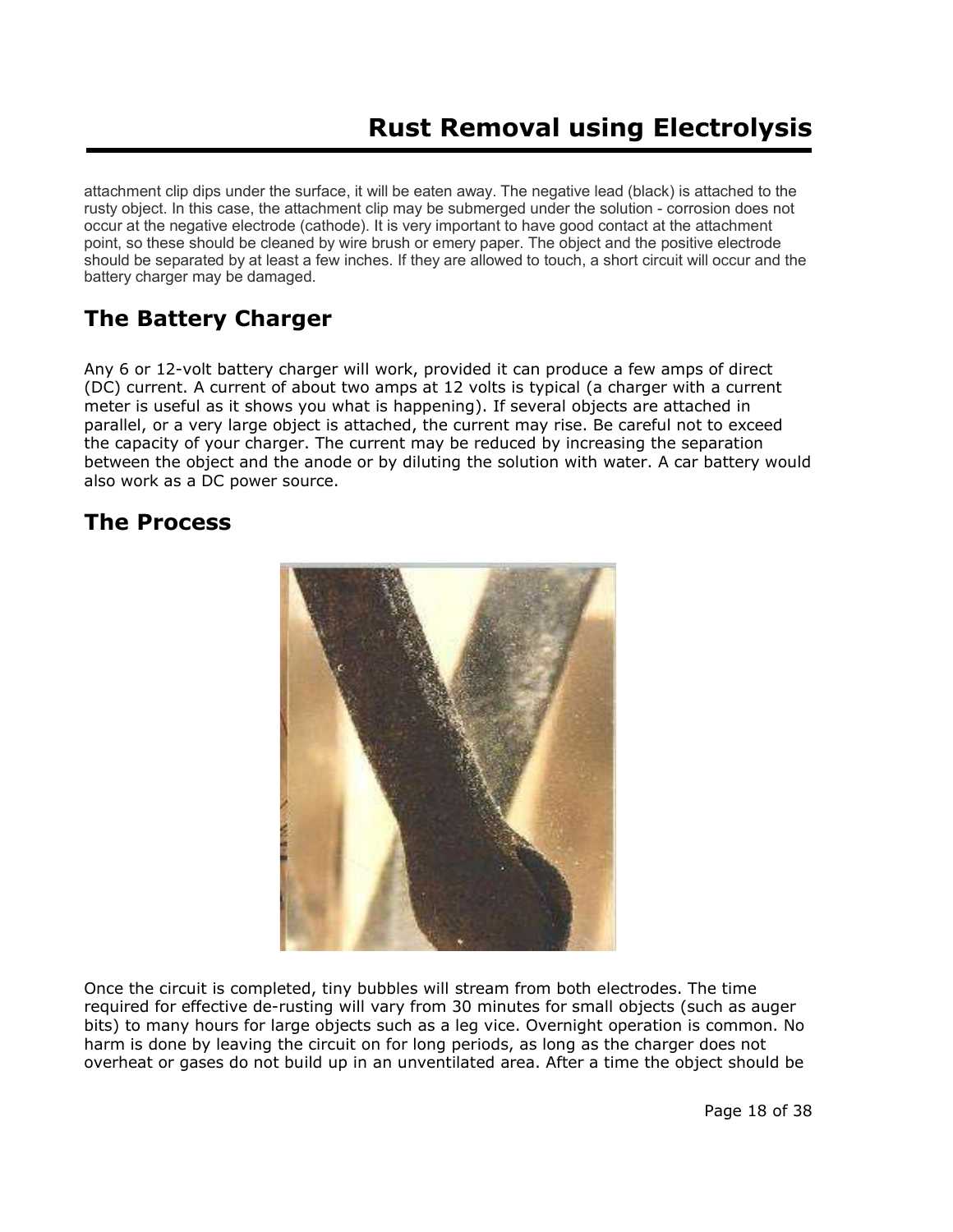rotated to avoid "shadow" effects (uneven de-rusting). If part of the object has been left projecting above the solution, the object should also be inverted to de-rust the exposed part. As time passes, some of the rust will fall off and sink to the bottom of the container. When enough time has elapsed (learned mainly by experience), turn off the charger, remove the object from the bath and rinse off the electrolyte with water.

The residual rust will now appear as a dark surface sludge which can be easily removed with a hand wire brush or plastic scourer. This is less messy when done under water (e.g. in a water-filled bucket). After rinsing and thorough drying, the object will now appear free of red rust, but there may still be a thin layer of closely-adherent black oxide.

For certain antique artifacts, this gray-black appearance may be quite attractive. However, brief power brushing will quickly remove this thin layer and give a progressively shiny and burnished appearance (appropriate for items such as plane blades).



*Illustration 1Rust sludge remains on object surface after electrolysis*



*Illustration 2Clean steel surface after sludge has been brushed off*

Baking in an oven for an hour or two at about 150°C (300°F) is an option which will give the objects an attractive bronze-yellow patina, deter further rusting and protect against hydrogen embrittlement (see below). Alternatively a rust inhibitor such as RP-7 may be applied, or the object simply oiled or waxed to deter future rusting. If only part of the object was submerged there will usually be a faint "tidal mark" where the object emerged from the solution. This is one reason to seek containers large enough to submerge the whole object at once. I find that intact japanning is not usually damaged by electrolysis, but loose paint of any type will be stripped off and this is often a useful feature of the method.

The method works best on objects that are electrically well-connected. Ideal objects for derusting by this method include augurs, ax heads, saws, single bow hand shears, plane bodies, cast iron pots etc. Whenever the object has multiple parts, the electrical contact between the parts will affect the results obtained. If the contact points are coated with rust, dirt or grease, little current will flow from one part to the next and de-rusting may be slow. If only a few parts are involved, it is easy to connect each part separately by providing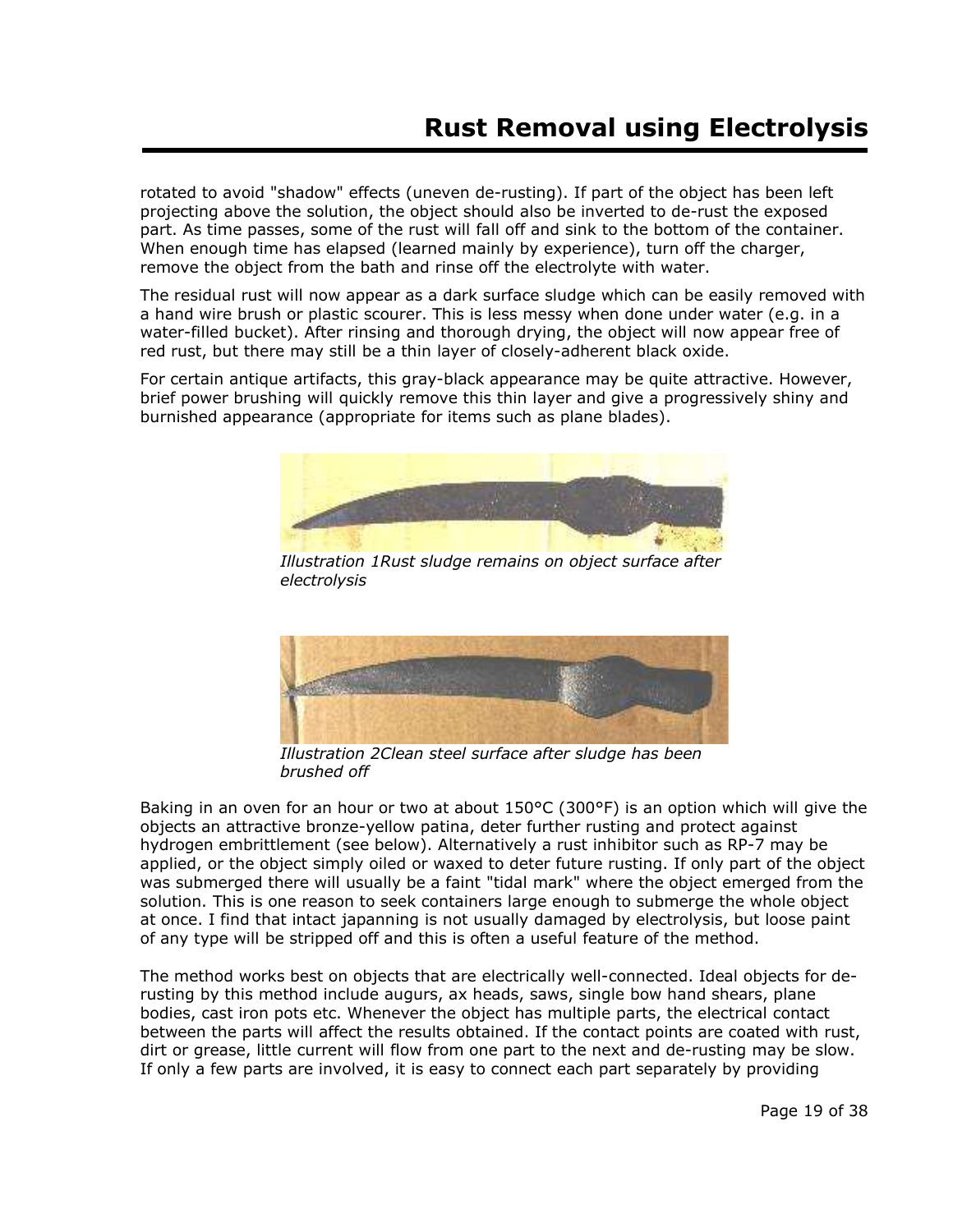several branches from the negative lead or use short leads to connect each part to the next using clean contact points.

# **Other Variants of the Electrolytic Method**

- 1. The bath itself may be made of stainless steel and used as the anode (positive electrode while the rusty object is suspended in the middle of the solution without touching the container. This method maximizes the size of the anode and allows current to flow to the object from all directions - thus minimizing shadowing effects.
- 2. The opposite of the above. Hollow vessels such as iron pots are filled with the electrolyte solution and attached to the negative lead, while the anode is suspended in the middle of the solution. This allows excellent de-rusting of the inside of such pots. A similar method has been used to remove rusty encrustations from the inside of cannons found in sunken ships.



*Illustration 3De-rusting the inside of an iron pot using a suspended anode*

3. Small items may be placed on a stainless steel grid suspended in the solution and electrically connected to the negative (black) lead. The rusty items make electrical contact with the grid and do not need to be individually connected to the lead. However the de -rusting will proceed rather slowly unless the items have been cleaned where they touch the grid. Small chains and other intricate objects with connected parts may be derusted using this technique.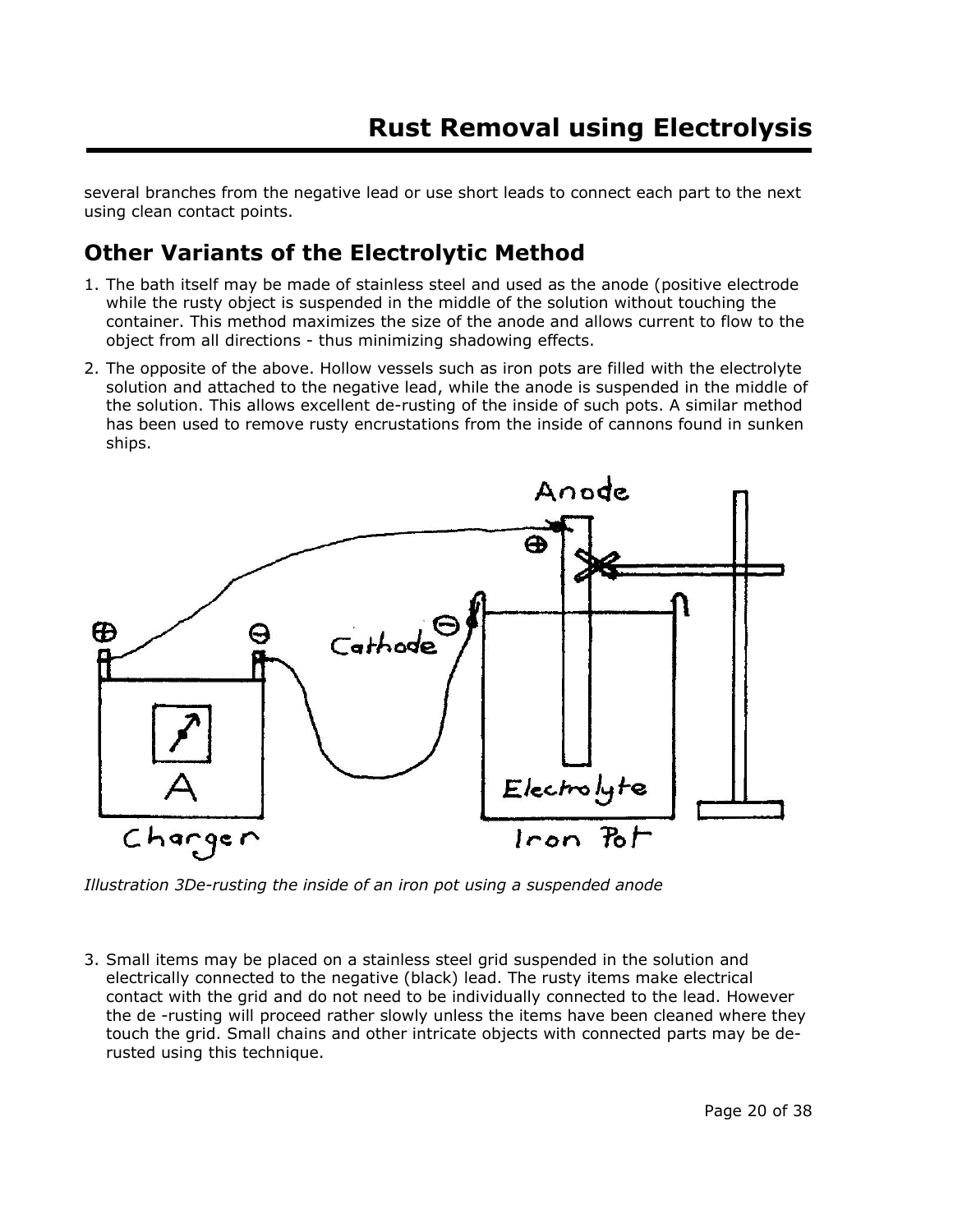

*Illustration 4Localised de-rusting of the sole of an infill plane using an electrolyte-soaked sponge*

4. To avoid immersion of objects such as wood-infill planes the bath may be replaced by a solution-soaked sponge or cloth which lies between the object and a stainless steel plate which acts as the positive electrode. The negative lead is attached to the object and current flows only through the soaked sponge. Be careful to avoid any short circuits. More solution should he added to the sponge periodically as it heats up and tends to dry out. This method can be used to de-rust small parts of artifact quite precisely without wetting the whole object.

# **Hydrogen Embrittlement of Steel - A Cautionary Note**

Atoms of hydrogen absorbed by steel are known to enter the lattice of iron atoms and prevent the layers from sliding past each other easily. This causes the steel to become more brittle and liable to crack. The absorption of hydrogen by steel is a familiar problem in industry which arises during steel refining, heat treatment, acid pickling or electro-plating. It can also happen as a result of simple corrosion. The standard remedy is to bake the objects in ovens to drive out the absorbed hydrogen (200°C for four hours would be a typical regime in industry). The simple passage of time is also known to cause loss of hydrogen from steel. Hydrogen embrittlement may occur to some extent during electrolytic de-rusting. This may be a cause for concern with saws or other edge tools. It might be wise to wait a while before setting saw teeth after prolonged, electrolytic de-rusting. Alternatively, baking the tool in the oven for hour or so at about  $150^{\circ}$ C (300° F) should remove absorbed hydrogen. Note that this baking temperatures is low enough to leave the temper of most steels unaffected. Since hydrogen embrittlement is reversible, it should not cause too much anxiety. I believe that the advantages offered by electrolytic de-rusting justify wider experimentation by tool collectors. As more experience is gained clearer knowledge of its advantages and disadvantages will emerge.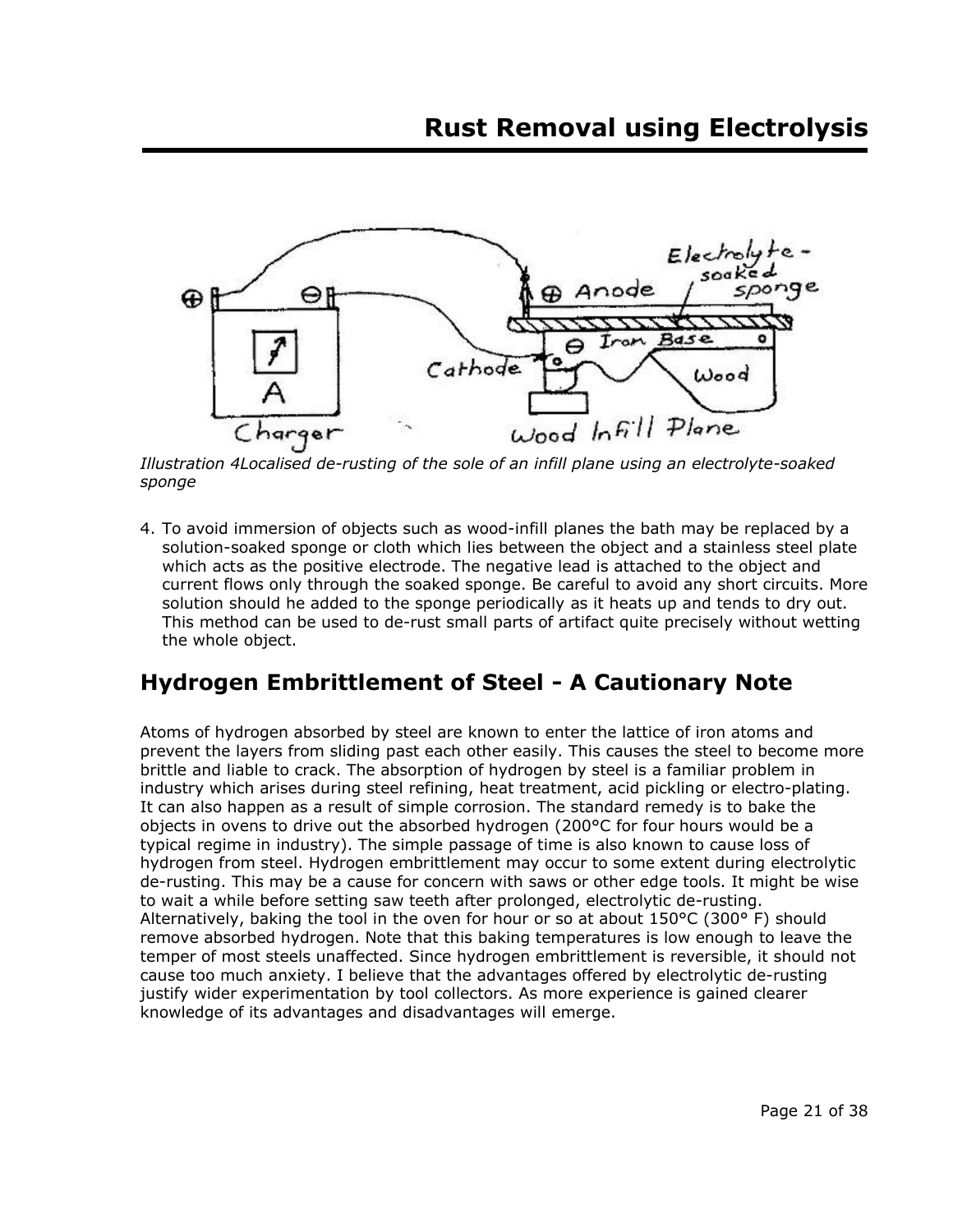# **Problems with Stainless Steel Anodes**

Some thoughtful correspondents have pointed out that the use of stainless steel for the positive electrode (anode) may have some undesirable consequences. Most stainless steels contain high percentages of chromium and nickel which may be released into the bath as the anode is slowly eaten away. These are likely to be released initially as soluble cations just as the iron is released initially as ferrous ions. However, since all three cations are being released into an alkaline solution, they are likely to be immediately converted to insoluble hydroxides or oxides and form encrustations on the electrode or fall to the bottom as sediments. In this bound form the nickel and chromium are likely to be less hazardous but nevertheless waterproof gloves should always be worn when working with the bath and the bath sludge should be disposed of appropriately. It may be better to avoid the problem entirely by using simple iron electrodes and brushing the sludge off regularly.

### **References:**

Jane and Mark Rees. Tools. A Guide for Collectors. Published by Roy Arnold, Suffolk. 1996. p22. Nathan Lindsay. Cleaning Rusty Tools. Electrolysis Made Easy. http://rusty21.com Ted Kinsey. The Electrolytic Rust Removal FAQ www.bhi.co.uk/hints/rust.htm FAQ Derusting with Molasis, www.steamengine.com.au/ic/faq/mollasis.html Metal Conservation (Marine archaeology) http://nautarch.tamu.edu/class/anth605/ File9.htm

# **Electrolytic Rust Removal**

### From http://www3.telus.net/public/aschoepp/electrolyticrust.html

If you're looking for a effective, relatively safe, and (best of all) cheap method for removing rust give electrolytic rust removal a try. I know that it sounds intimidating but it is actually very simple and won't damage the underlying material. This method basically consists of submerging the rusty metal in an electrically conducting solution of washing soda (also known as sodium carbonate). I've been told that baking soda (sodium bicarbonate) also works but I have no personal knowledge of this. The positive lead from a automotive battery charger is connected to a steel electrode and the negative lead is connected to the piece to be cleaned. When the charger is turned on a reaction occurs at the metal/rust interface on the object. this loosens the rust so it may be easily brushed off. This method does not appear to damage the underlying metal in any way, it seems to only remove the rust. Of course it will not improve the finish of the metal under the rust so any pitting on the metal will remain, just the rust will be removed from it. The cleaning solution should last almost indefinitely, only add water to replace that lost by electrolysis and evaporation.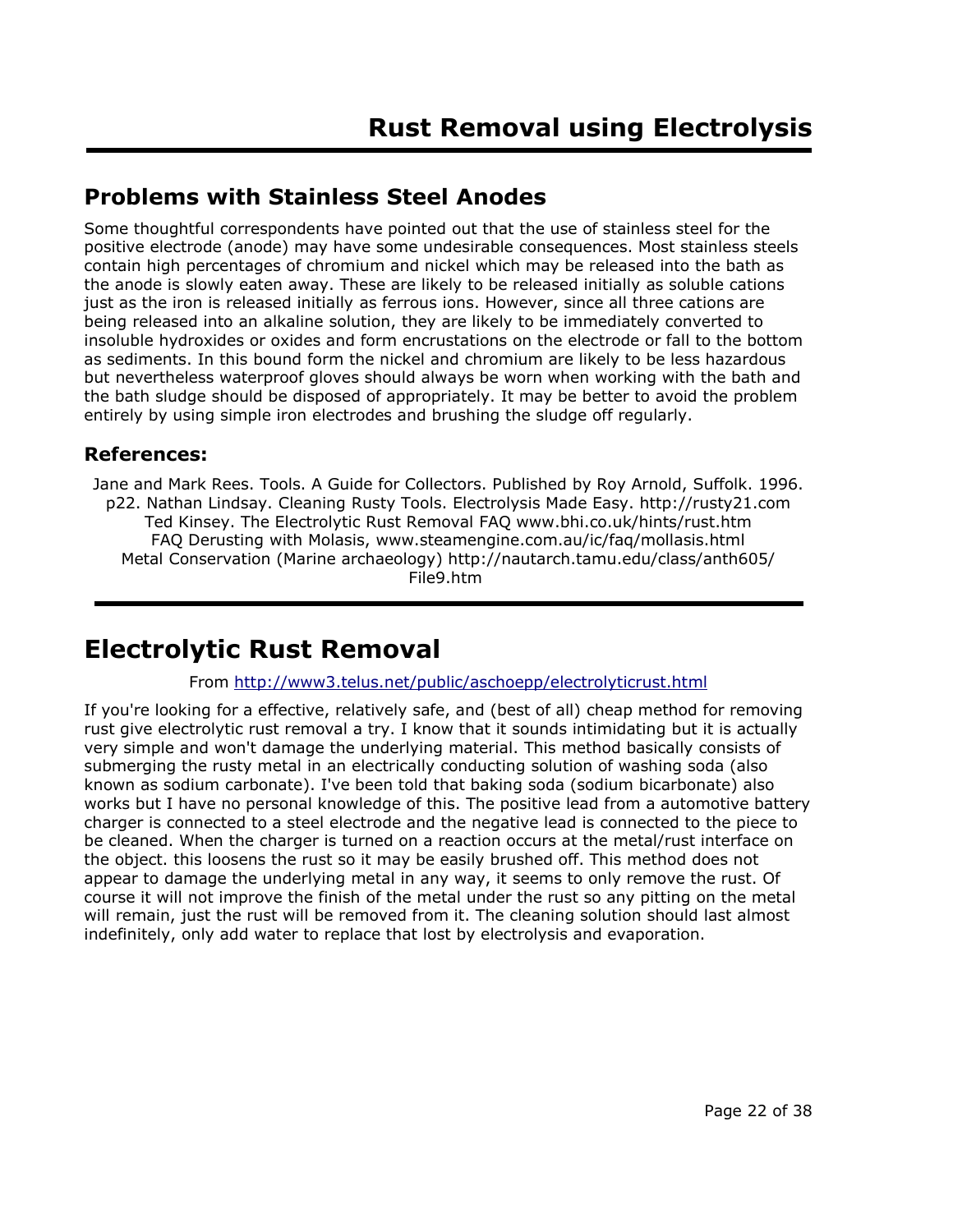# **Important Safety Precautions**

- The cleaning solution is alkaline and will irritate the skin and your eyes. Always use eye protection and rubber gloves when working with the solution and rinse off any spills.
- The battery charger must be completely shielded from the cleaning solution. Make sure the battery charger is in a location where you won't accidentally spill any water or cleaning solution on it. The 6/12 volt leads from the charger are relatively safe but it is still possible to get a shock if you put your hands in the cleaning solution or touch the electrodes while the power is on. Turning off the power to the charger will eliminate that risk.
- One of the side effects of the electrolysis is that the water will break down into its components, hydrogen and oxygen. For this reason you should work in a well ventilated area and avoid any sources of ignition, ie. cigarettes, or sparks from shorting out the battery leads.

# **What do you need to start?**

- water
- washing soda (sodium carbonate)
- a battery charger (with a current meter if possible) or a car battery
- steel or iron electrode (I use re-bar as it's cheap and the anode will eventually be eaten away)
- a plastic tub (slightly larger than the part to be cleaned, although it is possible to clean a part with some of it sticking above the solution and then rotating it to clean the rest it may leave a small mark or discoloration which is undesirable)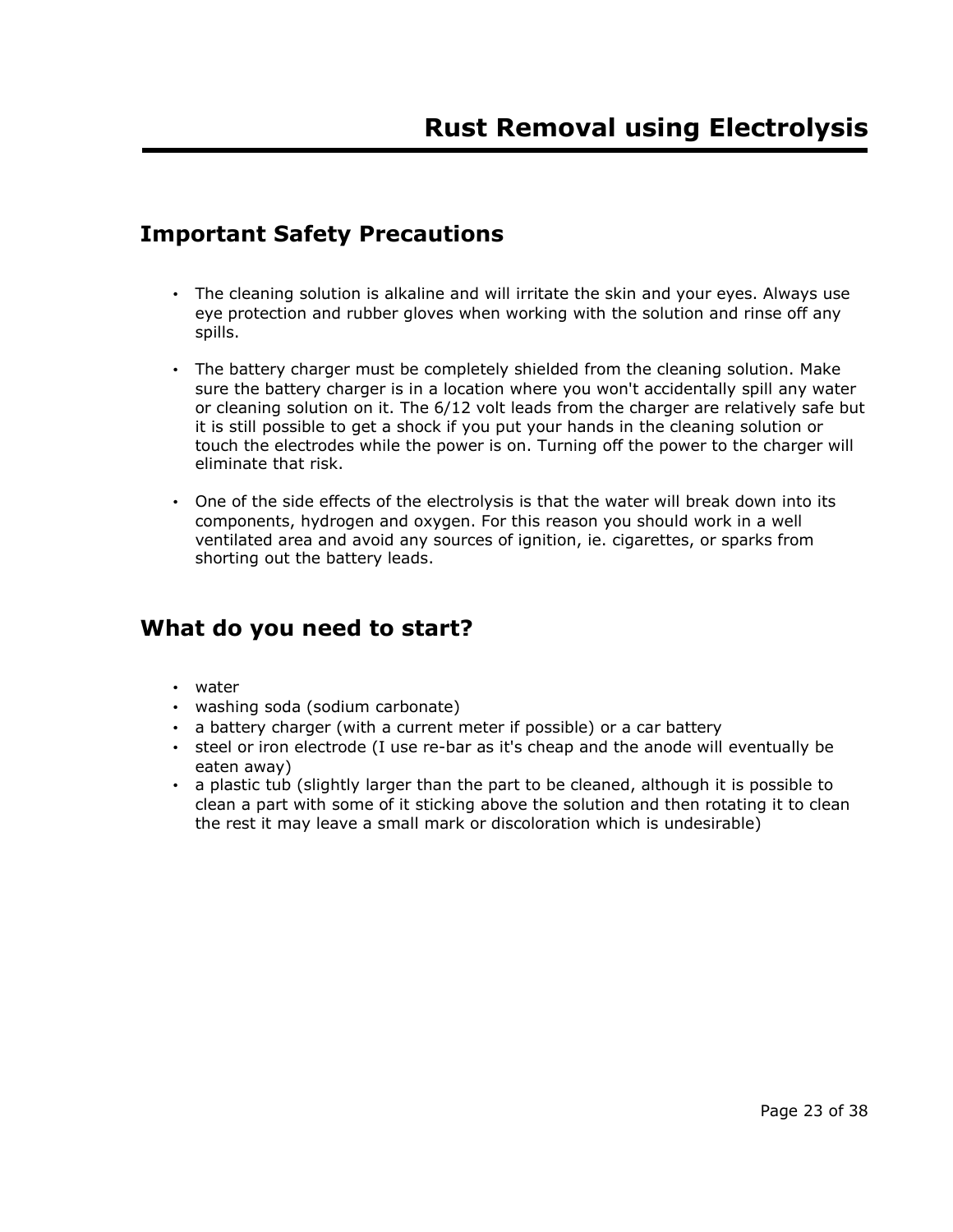

# **The Procedure**

The first step in the process is to prepare the cleaning solution. dissolve roughly 1 tablespoon/gallon of washing soda in water. Ensure that all the crystals are dissolved.

Roughly clean the steel anode. It doesn't have to be perfect just good enough that you can get good electrical contact. Attach the positive lead (red) from the battery charger to the steel anode. Submerge the anode in the cleaning solution, ensure that the clamp from the battery lead isn't submerged. If it is it will be eaten away with this process. The steel electrode will also be eaten away but very slowly. If you are trying to clean a large piece you will likely need more than one anode as this process almost works "line of sight". In other words the anode and part to be cleaned shouldn't be hidden from each other, for example if you are cleaning a large piece and only have one anode the side facing the anode will clean better than the side facing away from the anode. You can use multiple anodes so that the piece to be cleaned is surrounded, just connect them together with wire.

Attach the negative lead from the battery charger to the piece to be cleaned. Submerge this piece, it doesn't matter if this clamp is submerged as it won't be eaten away. Ensure that this piece and the anode don't contact each other as this will cause a short circuit. They should be separated by several inches.

Turn on the battery charger. If the current is too high on the battery chargers current meter there are a number of things you can do to reduce it;

- increase the distance between the part and the anode
- dilute the solution by adding more water
- if you have a 6/12 volt charger set it to the 6 volt setting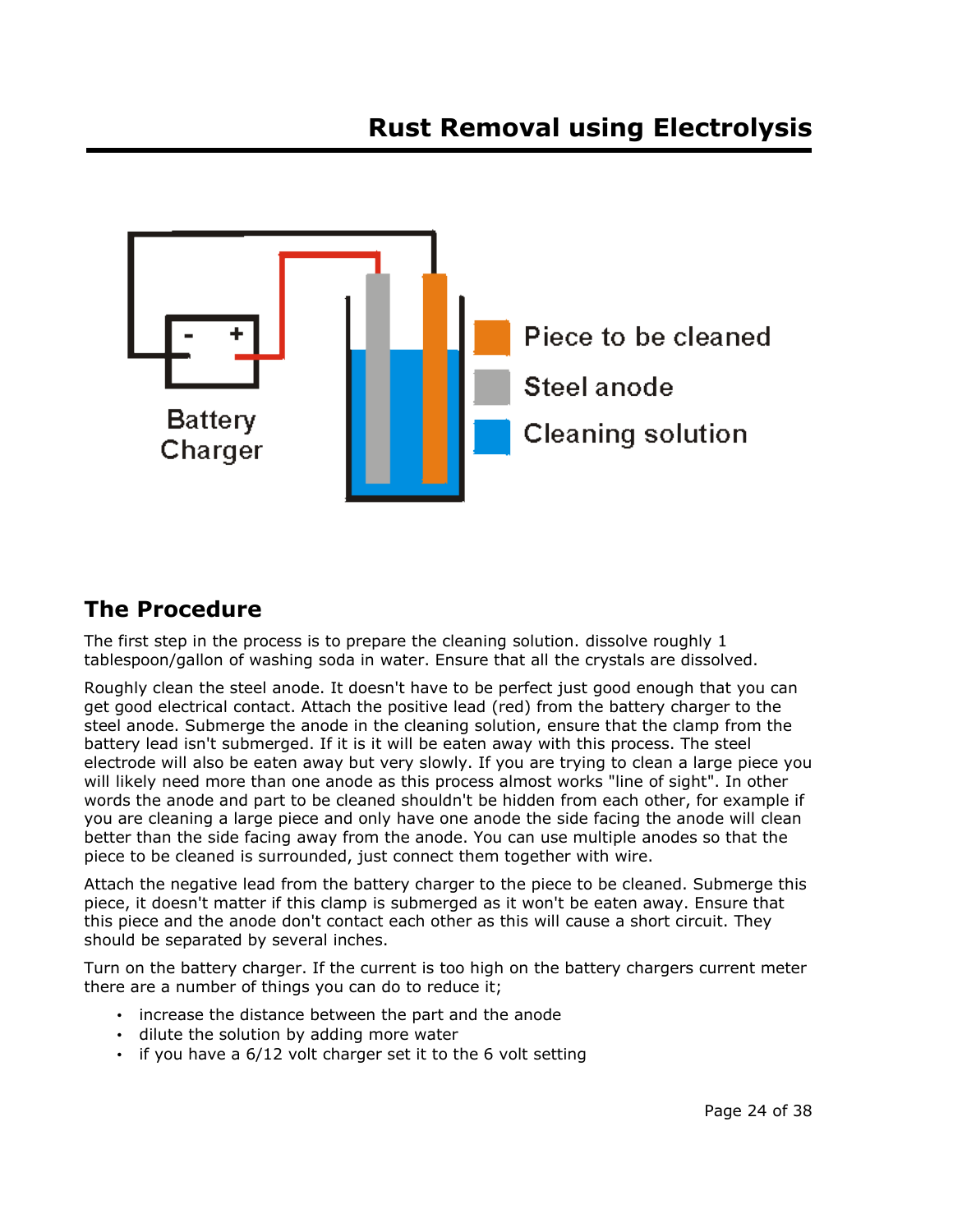In the picture below you can see the plastic drum I use for cleaning large parts. The electrodes around the side are pieces of re-bar connected with the black wire on the outside of the drum. If necessary I can have all the electrodes connected or only some of them. The piece that is in there has been connected for a few hours and you can see the rust colored scum now floating on the top of the solution. It's not visible in this picture but the negative (black) lead from the battery charge is connected to the bar from which the part is hung.



Once it is set up and working you should see small bubbles of hydrogen and oxygen coming of the electrodes. Now you just have to wait. the time required to clean a part will depend on many variables:

- size of the part
- current used
- how badly rusted the part is

If necessary it is acceptable to leave the operation on overnight so long as it is not in an enclosed space (see the safety precautions above). You may have to move the piece occasionally for better cleaning as the best cleaning is done on the part that is in direct view of the anode (line of sight). If a piece is too large to fit in the bath you will obviously have to rotate it at some point. It may also be necessary to take the part out of the bath and clean it with a wire brush to remove some of the now loose scale which will look like a dark sludge.

You can use a plastic scrub brush an water to remove the sludge, if it looks like you took the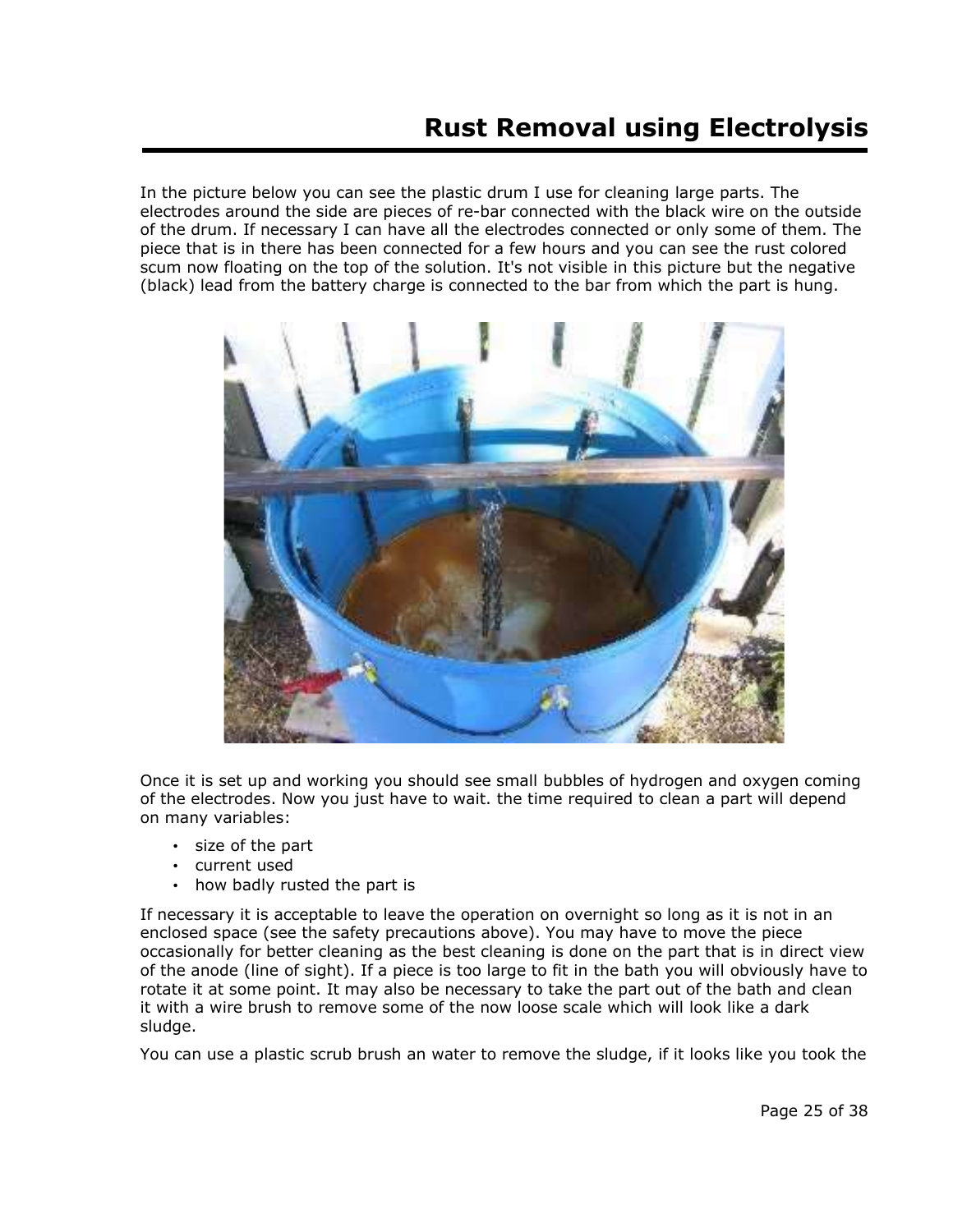piece out too soon simply put it back in the cleaning solution. Once the piece is finished it will be a gray color. If it is an antique this may be an acceptable finish, otherwise use a wire brush to remove the gray oxide coating. Now you have to make sure the piece is dry so that it won't start rusting again and put some sort of rust inhibitor, wax, or oil coating.

Below are some photos of a test I did. The first shows a badly rusted disc blade. The second picture is after being removed from the cleaning solution. The black stuff on it is quite loose and came off easily with a wire brush. The final picture is of the completed disc blade after wire brushing.

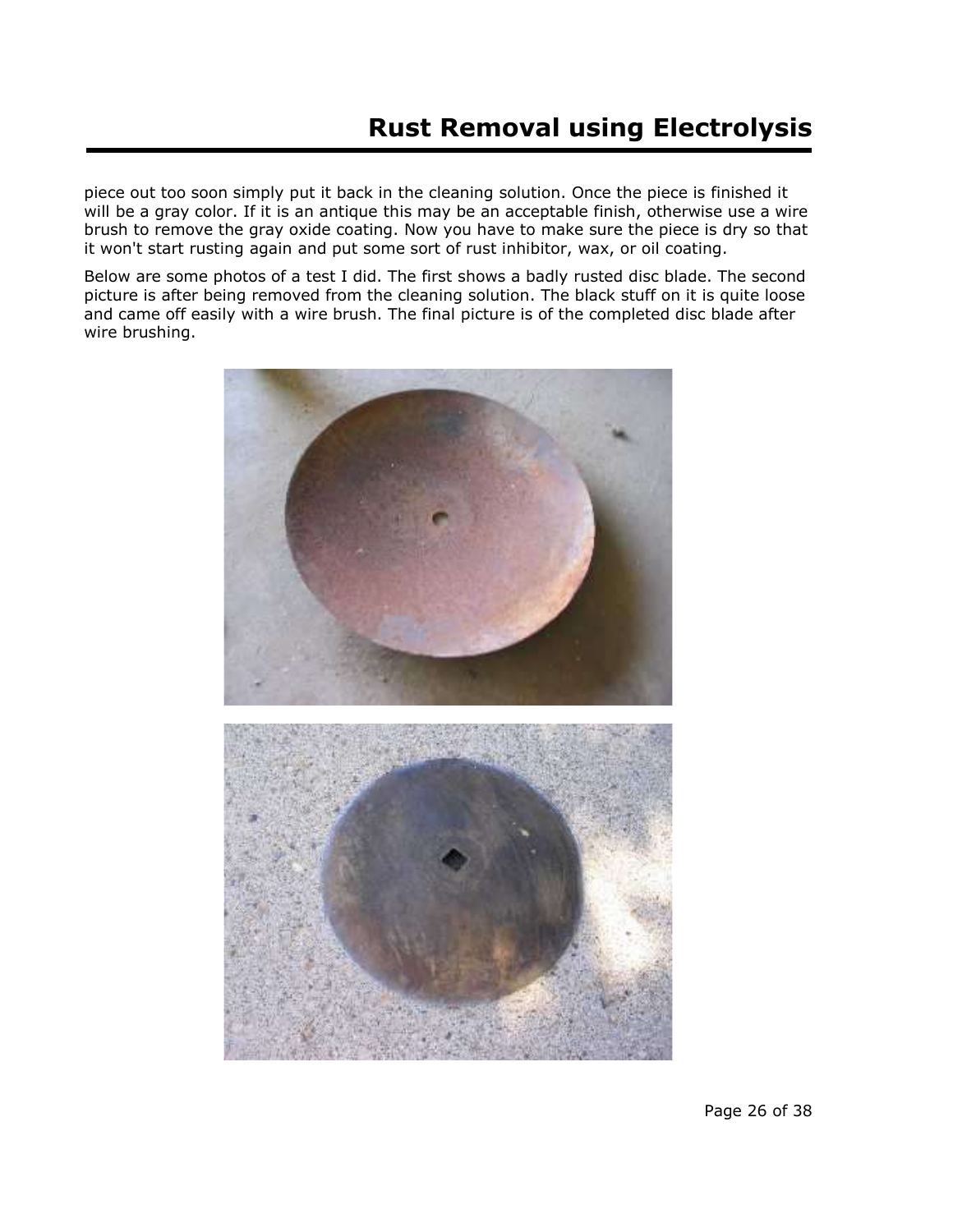

# **NOTES**

- Sound plating should not be affected by this process but if it is loose for any reason it will likely flake off.
- The cleaning solution may soften some paints.
- Remove wooden parts/handles before cleaning if you plan to submerge the whole part.
- The cleaning process relies on electrical contact for the cleaning. If you are cleaning a piece with more than one part (such as a pair of scissors) you must make sure that both parts have good electrical contact with the negative lead from the charger.
- If you want to clean a piece that can't be submerged you can use a sponge soaked in the cleaning solution. Place it on the piece then an anode on top of it and make the electrical connections as before. You will have to re-wet the sponge to ensure it doesn't dry out.
- Use your imagination for the containers. You can use whatever will safely hold your parts, such as Tupperware containers, plastic drums, vinyl eaves trough, wooden container lined with plastic, or whatever works for your piece.
- This method may also help remove rusted screws or other fasteners.
- While I have not concerned myself with it yet there is a chance that metal cleaned this way may be subject to hydrogen embrittlement. This can happen in many processes such as electroplating or welding. It should not be a problem unless you are cleaning hardened steel such as saw blades, knives, or chisels. If you are and you intend to use the item (rather than simply displaying it) you may want to try baking the part in an oven, I've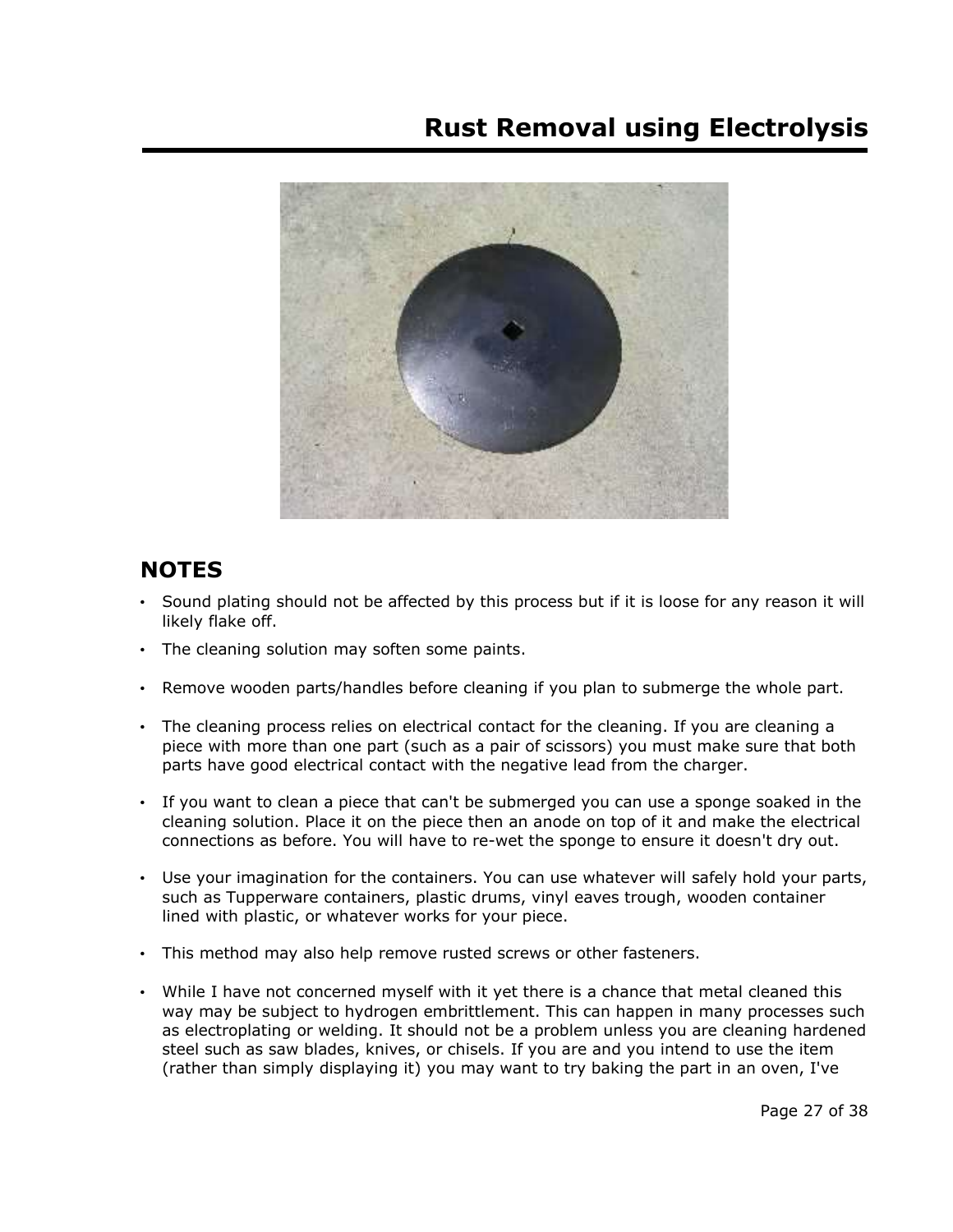heard of using temperatures from 300°F to 440°F (150°C to 225°C) for several hours. ASTM-B633 is a standard relating to zinc plating of parts and it specifies baking at 375°F (190°C) for 3 hours within 4 hours of plating. As I haven't done this myself I can't provide any more information on the process other than to say that you will have to watch the temperature to ensure that you don't affect the temper of the piece.

# **Electrolysis - A Superior Cleaning Process**

From http://users.eastlink.ca/~pspencer/nsaeta/electrolysis.html

# **NEWS – Warning**

I have been made aware of the potential health problems with the use of stainless steel for the positive electrode. The stainless breaks down and releases chromium into the liquid electrolyte and a gas can be released (in the form of the compound hexavalent chromium) in the mist directly above the bath. Studies have shown that repeated and long term exposure to the liquid increase the risk of skin problems and repeated, long term inhalation of fumes increase the risk of lung cancer. For the most part, the users of this process are not exposed to levels that should cause immediate concern. The studies have been performed on those who do this as a daily job over a long period. It is probably best not to use stainless material but if it is, wear protective gloves when working in the liquid and adequate ventilation and/or breathing protection should be used.

# **An electrolysis primer – Introduction**

One of the most tedious jobs we encounter while restoring old iron is the process of removing many layers of paint and rust as well as freeing up seized bolts and pistons. The following introduces you to a method of parts cleaning that has proved to be the most effective means of de-rusting and paint removal I have ever used.

# **Background**

The electrolysis process has been used by archivists for years to clean metal objects. I saw a show where a 1700's vintage French brass cannon was cleaned to reveal the complete Royal Insignia, and this was after 250 years in the sea. I had always expected it was too expensive and complex but it is not.

I can personally vouch for this process since it was used exclusively for the cleaning and unseizing of my own engines and machinery. Anyone who has ever tried to clean up rusty iron (or any metal) will embrace this method with a passion equal to their love for the object itself.

A specific experience with this process has been recently tested when I overhauled a Type J, twin cylinder Atlantic Marine Engine. This engine was no exception to the state in which we often find our engines. The parts that were not covered in 10 layers of paint, were heavily encrusted with rust and many parts (including both pistons) were seized solid. The engine is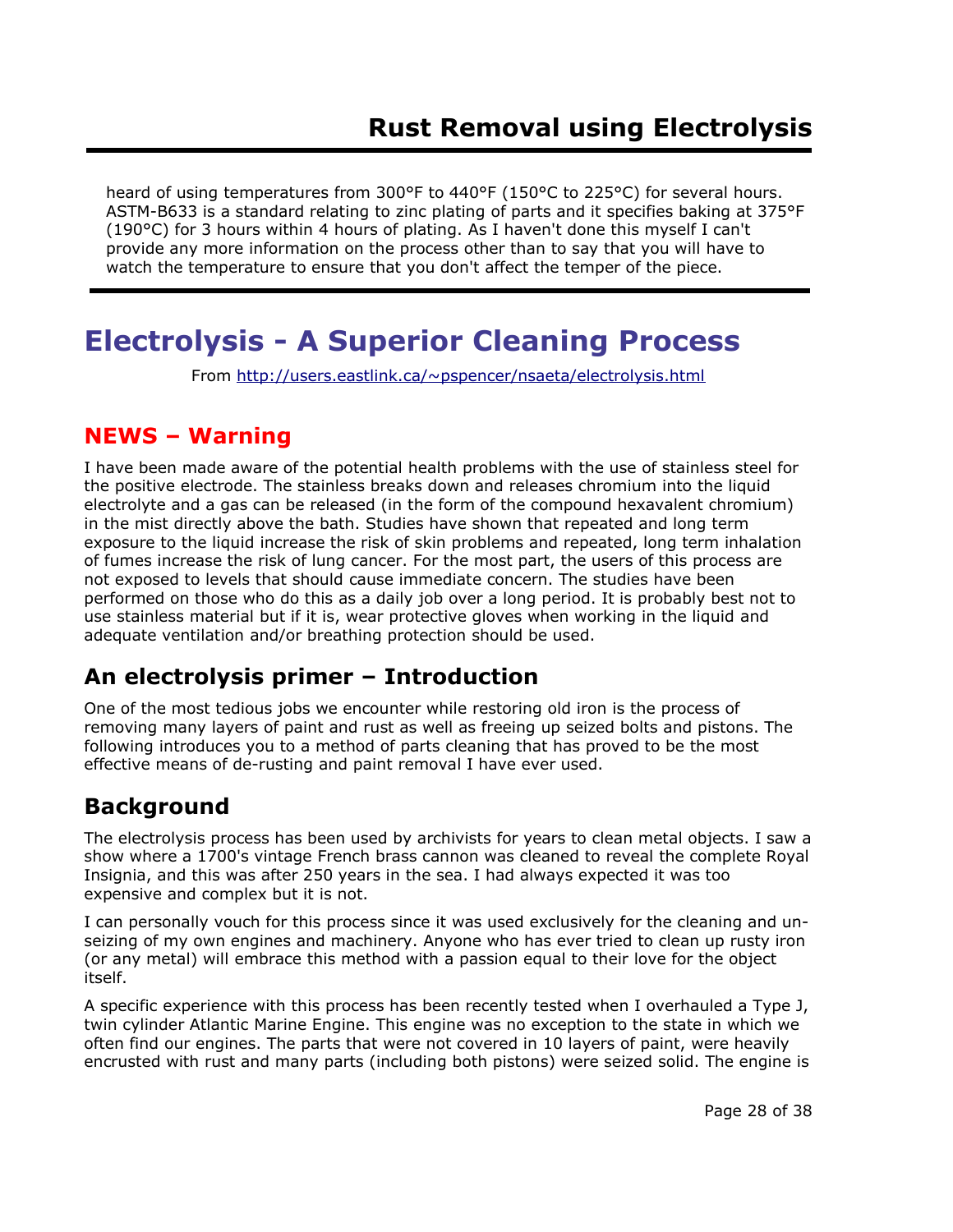now completely apart and clean using electrolysis exclusively and without the use of rotary wire brushes, chisels, flame heat or excessive force. And it is cheap and easy to implement and is even more environmentally friendly than the use of caustic and petroleum-based cleaners. There are no foul odors and the solution ( if you use washing soda) is not irritating to the skin.

# **What is Electrolysis?**

For the purposes of the information contained herein, electrolysis is a process that passes an electric current through an **Electrolyte**, causing the migration of the positively charged **ions** to the negative electrode (cathode) and the negatively charged ions to the positive electrode (anode).

Simply put, if you connect a power supply to a container of liquid with 2 rods immersed in the liquid, chemical changes occur to both the rods, which must be a metal, and the liquid, (electrolyte).

The process of electrolysis is not new, in fact it is as old as electricity itself. The same process occurs naturally when a metal in the environment is exposed to a reactive liquid such as salt. A small battery is created. Lead-acid battery of today produce power by the process and electroplating is performed by using electrolysis. For our purposes, we are trying to remove paint, grease and rust from metal. Rust and corrosion is formed by electrolysis. We will use the same method to remove it, and more.

# **Electrolyte**

A substance, in solution with water or another liquid, which is chemically changed by passage of electric current thought it.

The electrolyte we use and refer to is the substance you mix with water in a bucket into which you place an electrode and the part you wish to clean.

# **Ion**

An atom or group of atoms that carries a positive or negative electric charge as a result of having lost or gained one or more electrons.

The particles of metal which travel from the part being cleaned to the electrode are in the form of ions. An atom of iron (for example), once acted upon electrically through an electrolyte, is broken away from the base metal and becomes an ion with a negative charge. It travels through the electrically conductive electrolyte and goes to the electrode since it has an affinity (attraction) for the positive electrode. At that point the ion will lose its negative charge and either stick to the electrode or drop to the bottom of the bucket. If the particle is small and light enough, it may become part of the electrolyte solution.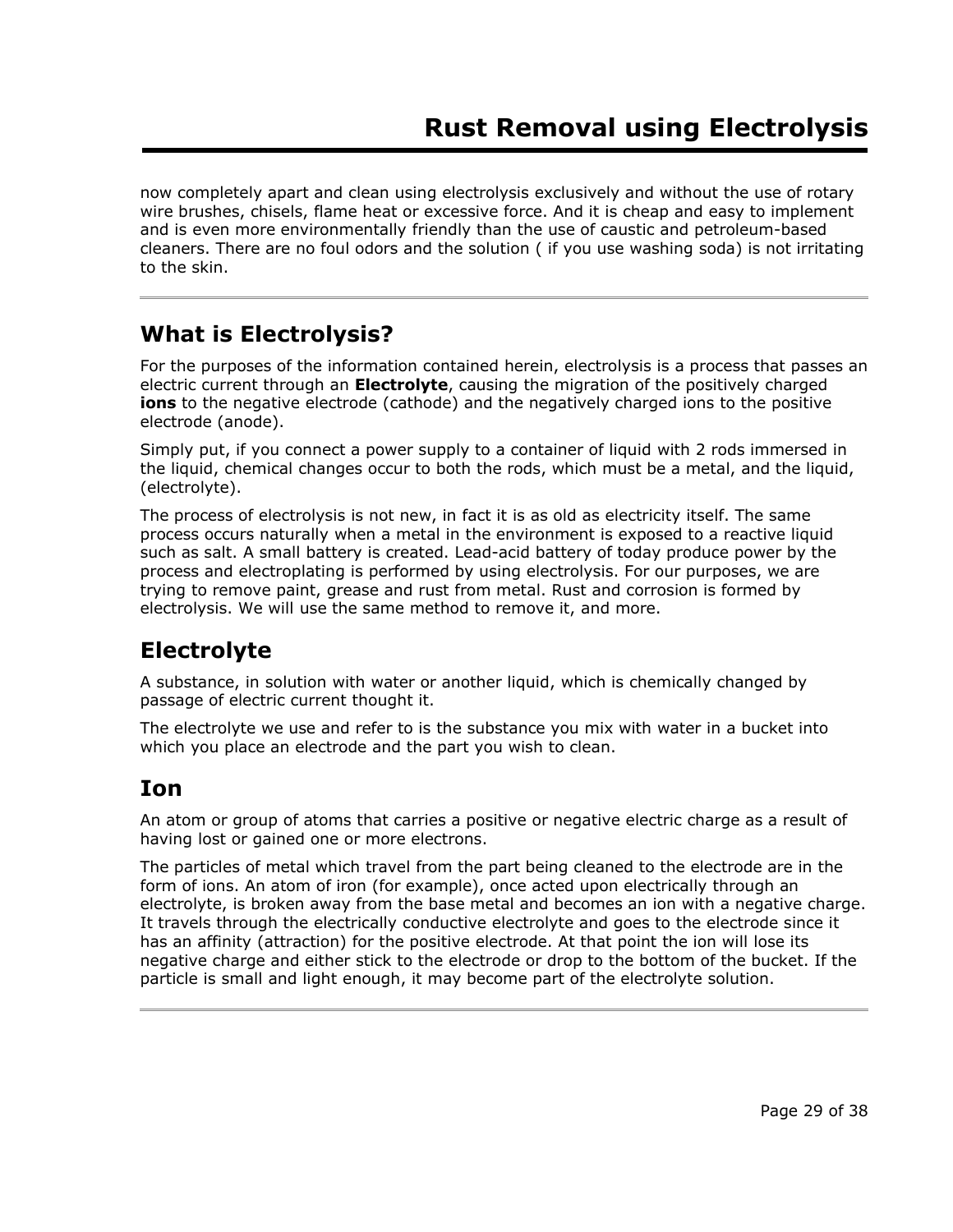### **What can be cleaned?**

The greatest success has been with steel and cast iron but essentially any metal can be cleaned or for that matter any electrically conductive material. But special caution is needed with aluminum or plated items. The process removes layers of metal at a molecular level and very slowly (if washing soda is used).

Some warnings which may not apply at this time but in the future.

"Light" metals such as aluminum, white metal or other alloys break down much quicker than steel, cast iron or brass. I think it's because at the molecular level, there is a weaker bond, but I am not a chemist. A smooth aluminum surface that has light surface corrosion can still be cleaned with electrolysis, but only immerse the material for short periods (15 minutes) and clean with a soft brush. Longer periods will discolor, badly pit or even completely dissolve aluminum etc.

Also, materials with a thin or not well bonded electroplated surface may be adversely affected by long periods. The plated surface may actually peel away. Experimentation is required no matter what you are working with. Try short immersions first and gradually lengthen the periods. My main tests on heavy, thick cast iron and brass parts show that they can be left "cooking" in the electrolysis bath for hours, days even weeks with no noticeable loss of metal and the brass may have some tarnish or discoloration. This is cleanable with conventional metal polish and/or a buffing wheel.

### **Precious metals,(gold or silver) can be cleaned but;**

a) Some amount of precious metal is removed and this may be highly undesirable.(I did try a dirty gold neck chain. It worked but likely devalued it).

b) If the item is plated (brass, gold, sliver), it may peel off the plated layer and effectively ruin it.

c) Coins and other items with fine detail can be cleaned but the delicate lines and raised words may be lost on badly corroded coins. If a truly vintage coin, other methods should be tried first.

So in general, experimentation is required while taking notice of the cautions outlined above. So don't blame me if your aluminum carburetor/engine block dissolves overnight. Or if your silver-plated water jug is reduced to the original tin shell.

### **I can't emphasize enough that aluminum**

**...**requires special care. The polished housing on a motorcycle engine can be pitted and etched leaving a very poor mottled surface.

Other information on what you can clean is in Questions and Answers.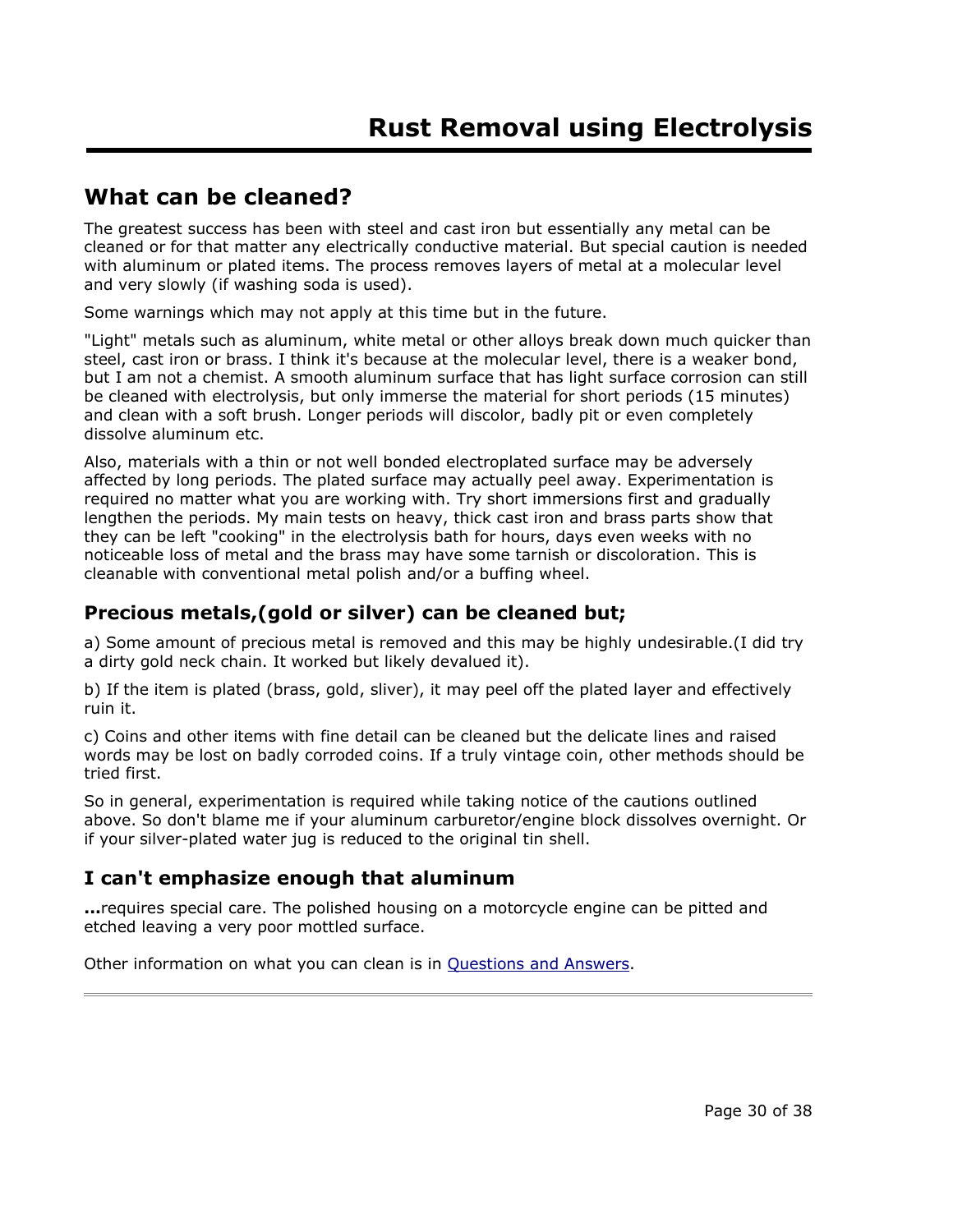# **Materials Required**

In addition to the part you are trying to clean, you need**:**

**» A non-electrically conductive container** large enough to hold the parts you want to clean, (i.e. a plastic bucket ? or for large engine parts perhaps an old (fiberglass) bathtub ???). There are other containers like a 45 gallon (about 200 liter) plastic drum that are used for soap and other materials sold in bulk. They are sometimes available cheap or free at recycling centers. An entire single cylinder engine could be put in one of these.

You could use a steel bucket, sink, pot etc. connected to the POSTIVE post as long as you are careful not to let the part being cleaned touch the side of the bucket (short circuit will occur).

**» A 12 volt battery or other DC power source** with high current capability. **A battery (in conjunction with a charger)will always give superior results**. A trickle ( 4 to 12 amps) battery charger can be used for small parts. A shop grade "booster" battery charger is quite effective for even large parts. 6 volt DC works as long as the current ability is high. Higher voltage DC sources will work of course BUT then it becomes a shock hazard. (see safety rules below).

**» Electrodes to connect to the positive battery terminal. Iron, steel, or any metal can be used.** Aluminum used as the positive electrode deteriorates quickly. Iron (and maybe brass) would last longer but requires regular cleaning. The electrode can be wire, bolts, fasteners, screening, sheet metal or thick plate.

\*\* NEW INFO \*\* **Stainless steel WAS previously recommended** because the material I was using seemed to last longer and cleaned easier. BUT, as the electrode breaks down,the chromium in stainless steel becomes a compound (hexavalent chromium) which ends up in the liquid and there is the potential for the mist from the bath to become airborne and inhaled. LONG TERM exposure to the skin has been related to skin disorders and LONG TERM inhalation of fumes has been linked to lung cancer. In addition, the chromium in the electrolyte could be considered environmentally harmful so dumping in the ground would not be a responsible thing to do. Instead, allow the liquid to evaporate and dispose of the remaining debris as you would a hazardous waste.

Due to these problems, I can no longer recommend stainless steel to be used at all, especially in this very public forum.

**» Water** to mix with the electrolyte. Distilled water is not necessary but wouldn't hurt.

**» The electrolyte** (see above for more information). I used Arm and Hammer WASHING SODA -a common laundry detergent. I have also recently had success with Arm and Hammer Ultra Laundry Detergent. Main advantages here are; easy on your skin, NOT corrosive to the part being cleaned if you happen to leave the part in the solution, no worse than typical soap if it gets in your eyes, AND it leaves a nice soapy smell in the room. Also, the soap effectively gets rid of the putrid smell of old gasoline and oil. (great for cleaning out old gas tanks). Other soaps and detergents work fairly well and I'll leave that for you to experiment with.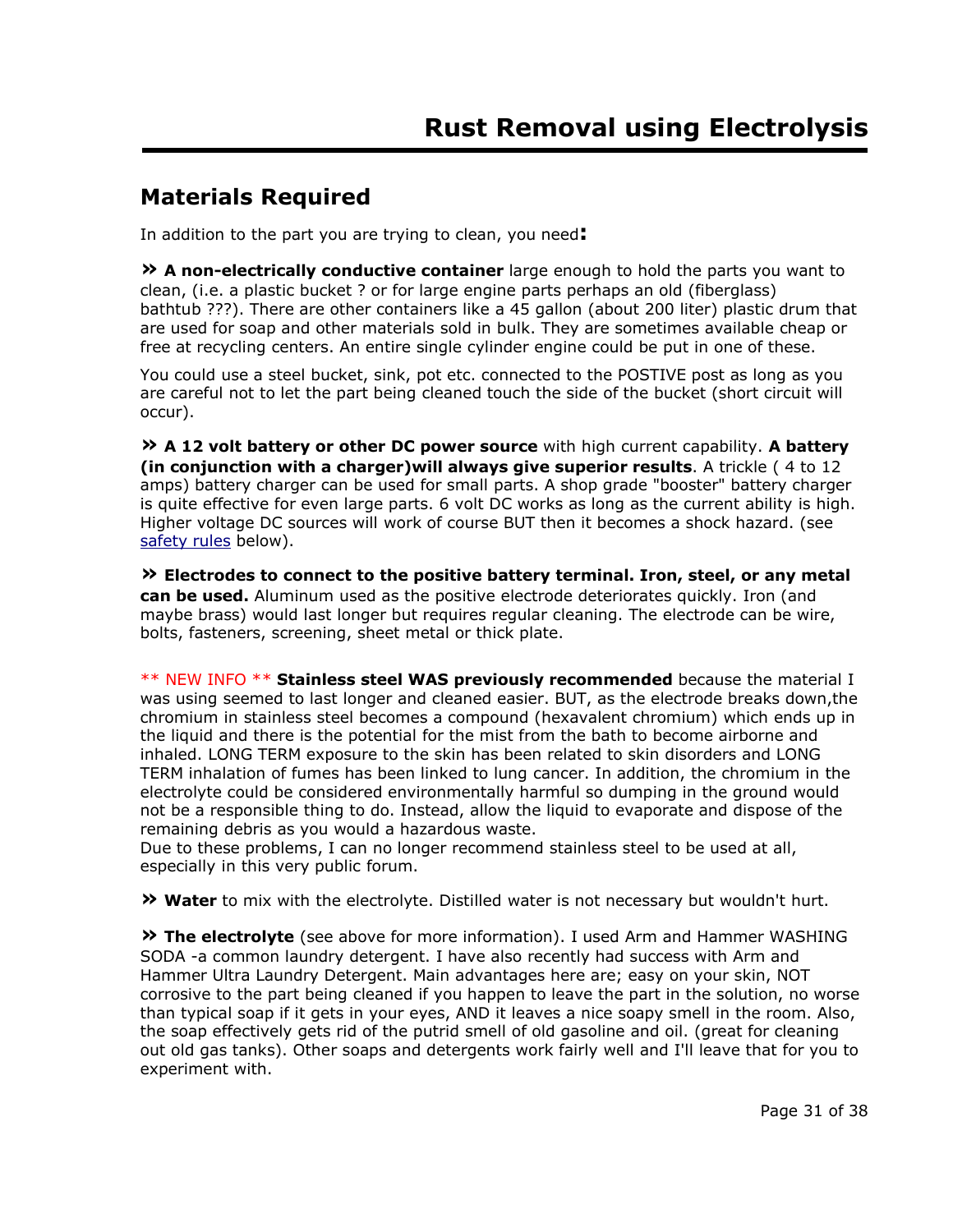### **Other electrolytes I have tried** . Take note of the cautions mentioned

Baking Soda - Sodium Bicarbonate. It works but has much the same properties as salt in that it is mildly corrosive once electricity is applied. I have used it only only for brief tests. It is probably better to use it in place of washing soda than the others which follow.

Table salt- it is corrosive to metal in it own right. It also leaves a pungent chlorine smell behind. (It is sodium chloride). Very bad for aluminum.

Sea salt- it is corrosive to metal in it own right. But it is not the same as table salt. It actually contains many different types of dissolved minerals and salts. Some users have reported success with this. Very bad for aluminum.

Vinegar & acetic acid- Is a mild acid and has been reported to work but the smell it makes is undesirable.

Trisodium Phosphate (TSD) - Found in cleaners for heavy-duty use such as household wall and exterior cleaners, driveway cleaner etc. It is more caustic than soap (harmful to the skin and eyes) so extra caution should be used. The warning on the container says"*CAUTION: Contains Trisodium Phosphate. Wear rubber gloves and eye protection. Avoid eye contact or prolonged contact with skin. Wash thoroughly after handling. If eye contact occurs, flush with water for 15 minutes. Consult physician immediately*."

#### **These work but are NOT RECOMENDED:**

LYE - Sodium Hydroxide - Corrosive to metal in it's own right. Causes much more gasification of the water (LOTS of hydrogen and oxygen gas). Very hard on your skin and even worse **CAN CAUSE BLINDNESS** if splashed in your eyes. Very bad for aluminum , white metals (zinc alloys) or thinly electroplated materials.

Battery acid (sulphuric, hydrochloric, nitric) - I don't need to spell out that one for you do I? Way too hazardous.

# **Safety**

**(PLEASE** read it all, especially the cautions regarding safety. Review the previous information on the type of metals you can work with and the suggestions on the "electrolyte" to use.

**THINK SAFETY!!! -** There are numerous common sense safety rules.

**Power and voltage** - Although you are working with a low voltage 12 volt system, some people may be more sensitive to that voltage. An unpleasant tingle will be felt if you touch both connectors from the battery or charger with your bare hands. More important is the high current capability. If you were to short circuit, the leads from the battery or charger, sparks will be created that could be a fire hazard. If you were to short circuit the leads with a coat hanger wire, a ring or necklace, it will glow bright red and cause burns and/or fire. To reduce the chance of personal injury, make all connections to the electrolysis bath before turning on the power. A shock hazard is more likely if you were to use a power supply greater than 12 volts.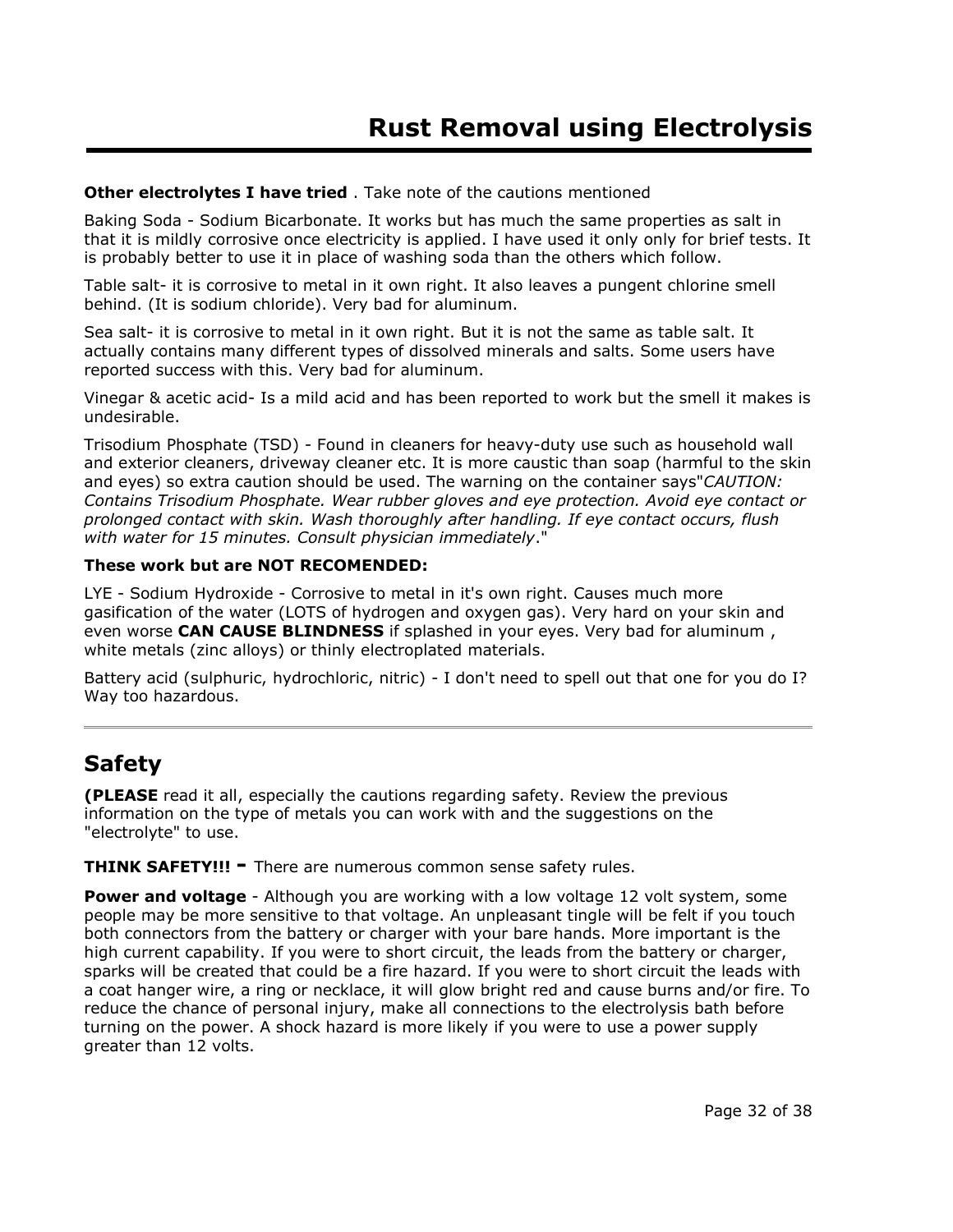**Electrolyte -** You may be using washing soda or other soap. They will not likely hurt your skin but splashing the soapy solution (which contains metal bits, grease and rust) in your eyes can't be good. If you use other electrolytes mentioned, they may be harmful to the skin and damaging to the eyes. Exercise caution

**Gases produced -** The electrolysis process splits water into it's elements, namely hydrogen and oxygen. Sparks (from the battery and connections) can ignite the hydrogen/oxygen mix. It is not enough to produce a Hindenburg-like explosion in your workshop, but it is flammable all the same so this should be done in a reasonably ventilated area and caution is advised.

**Heat produced -** Once the item to be cleaned has been in the bath for awhile, the water will get quite warm from the current transfer and may even be too hot to touch. This is a good way to help take apart seized parts without the use of torches.

### **Setup & Procedure**

The example here uses a 5 gallon (20 liter) bucket. Use about 1/3 cup of washing soda in a 5 gallon bucket of water and mix thoroughly. If you are using larger containers, you will only need to add enough washing soda (or alternative electrolyte) to allow current to flow through the water. If you use other electrolytes, continue to add the substance until current flows (bubbling occurs). Excessive electrolyte simply uses more current without substantially improving the speed of the de-corroding process. Slower is better. After all, your old "whatzit" has been in the woods or under the ocean for decades or centuries,... what's a few more days?

**Place the iron (stainless steel no longer recommended) or other electrode** (rods, plates,wire etc) in the bucket and connect the **POSITIVE** battery cable. There must be a good electrical connection. Clean off any rust or dirt that may impede current flow. It might be best to clamp the electrode to the side of the bucket to keep it in place.

Connect the **NEGATIVE** battery cable to **the part to be cleaned** and place in the bucket. . There must be a good electrical connection. Clean off any rust or dirt that may impede current flow. The part could be clamped to the side of the bucket or alternatively suspended from the ceiling or from a piece of wood across the bucket. Turn on the power. You will immediately see bubbles and froth coming from the electrode and the part.

You may have to leave the part in for anywhere from several hours to several days or longer depending on the extent of the rust and paint **BUT USE GREAT CARE** with aluminum or other light alloys . In any case, it is useful to occasionally check on the part and partially clean it as the rust and paint soften. This can be effectively done with a small hand-held wire brush or stiff bristle brush and steel wool.

Large flakes of rust can be easily scraped off, smaller pieces will brush off in time and molecular-sized fragments float off into the water and become part of the froth on top. Paint may actually soften and can be peeled off in sheets, several layers at a time. This process is also good at softening rust inside water jackets and other tight places that are often difficult to get to. In addition, electrolysis will, in time, soften the rust layer between the piston and cylinder wall making it easier to remove. The same process softens the rust between a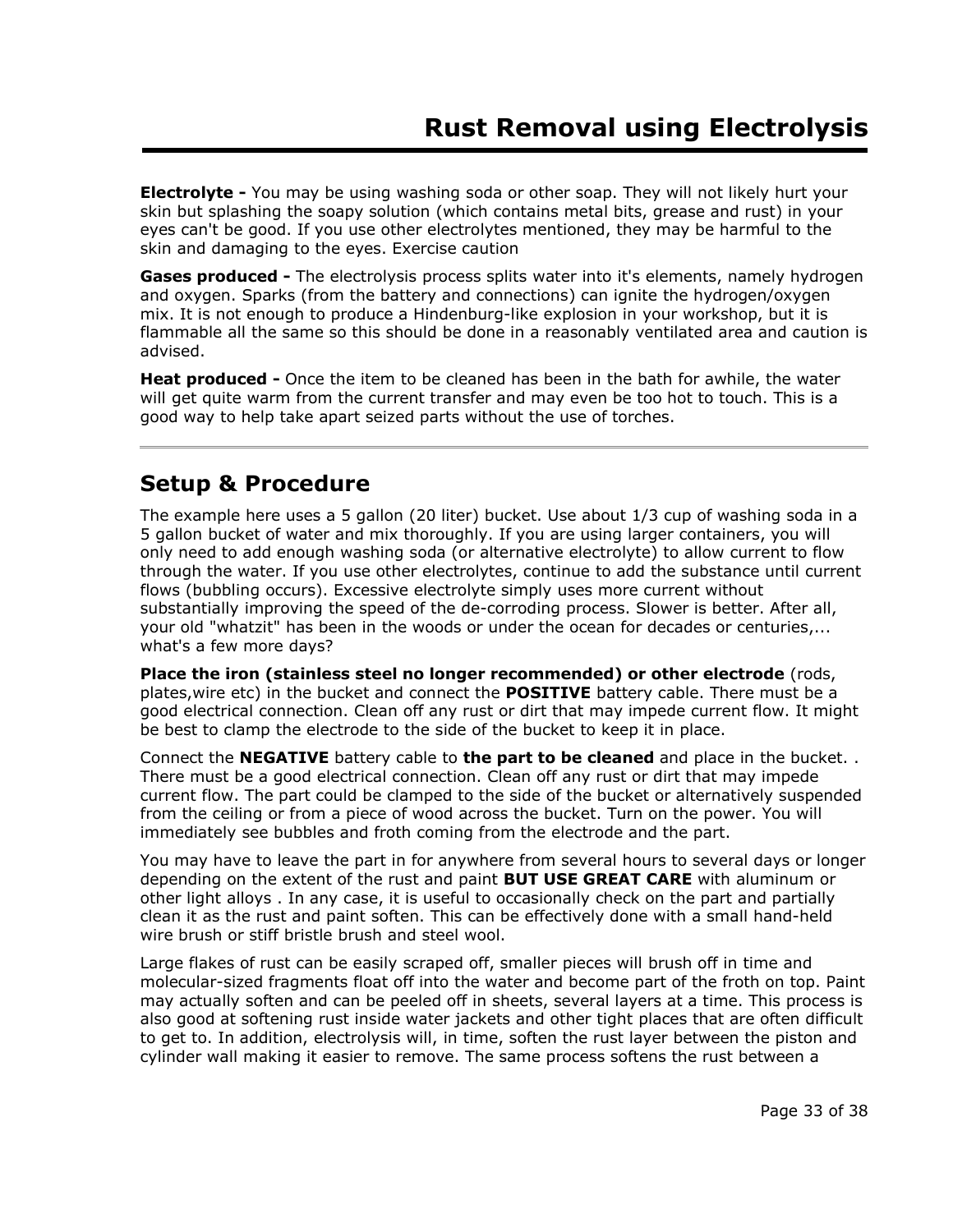seized bolt and its threaded hole or nut making it easier to remove without heat.

You can place several items in the bath at the same time but the more items (thus greater electrical surface area) there are, the more current flow is required. This also means that the stainless plate (if quite large) also increases the current flow. In addition, the proximity of the stainless plate (positive post ) and item to be cleaned (negative post) changes the current required. The closer they are, the more current required. (just make sure they are a little distance apart-otherwise a short circuit) When cleaning large parts, a fully charged, heavy-duty 12 volt battery will be dead in several hours . So either use a smaller electrode, increase the distance between the electrode and part or use a BIG battery and /or heavyduty battery charger.

As mentioned above, the rate of electrolysis can be affected in numerous ways. To reduce the process, increase the distance between the electrode and the part being cleaned, reduce the concentration of the electrolyte or reduce the size of the electrode. In all case, this increases the resistance which decreases current flow and slows the electrolysis process.

You can use any DC power supply of any voltage. Avoid high voltage just because of the shock hazard. A battery charger will work, especially if used in conjunction with a battery. (The charger will help keep the battery "up" or if you use a shop type "booster" charger, it can be used by itself. A 4 amp trickle charger won't do much except for small parts). A problem I have found with some battery chargers (if you do not have a battery included in the circuit), is that the rectifiers that filter the AC to DC are poor. This means that some of the material that has been pulled off the item you are cleaning, gets reattached to the part because a small fraction of the current flow is reversed. While not a huge problem, the part will not be as clean as it could be.

When you are finished cleaning the part, wash it with fresh water and dry it thoroughly over a heater or in the sun. The freshly cleaned metal will rust very quickly. It might be best to either prime the metal or spray with a light oil or penetrating oil (like WD40) to stop flash rust from occurring. Another trick is rinse the item with COLD water and dry it as quickly as possible. Since the item is cold, the water does not evaporate so fast. If rinsed in hot water, the water film disappears before you can dry it with a cloth or compressed air and flash rust is almost certain to occur.

Also remember that ( with iron at least) if the part you have cleaned comes out looking badly pitted and rounded off, electrolysis did not do it. This is what the item looked like after natural corrosion ate into it.

# **Special Cleaning Methods**

### *How to clean a bunch of small parts*

If you have a lot of small parts (like a bucket of bolts), you can use a stainless steel screen (a common kitchen strainer works) shaped into a pouch or mini-bucket. Place some of the parts in the screen and immerse in the electrolyte as if it were a single part. Connect the battery NEGATIVE to the screen. All the metal parts which touch the screen (and in turn, each other as the corrosion dissolves and the parts can electrically touch each other) are cleaned together. Use a brush to stir the parts around occasionally. This helps to remove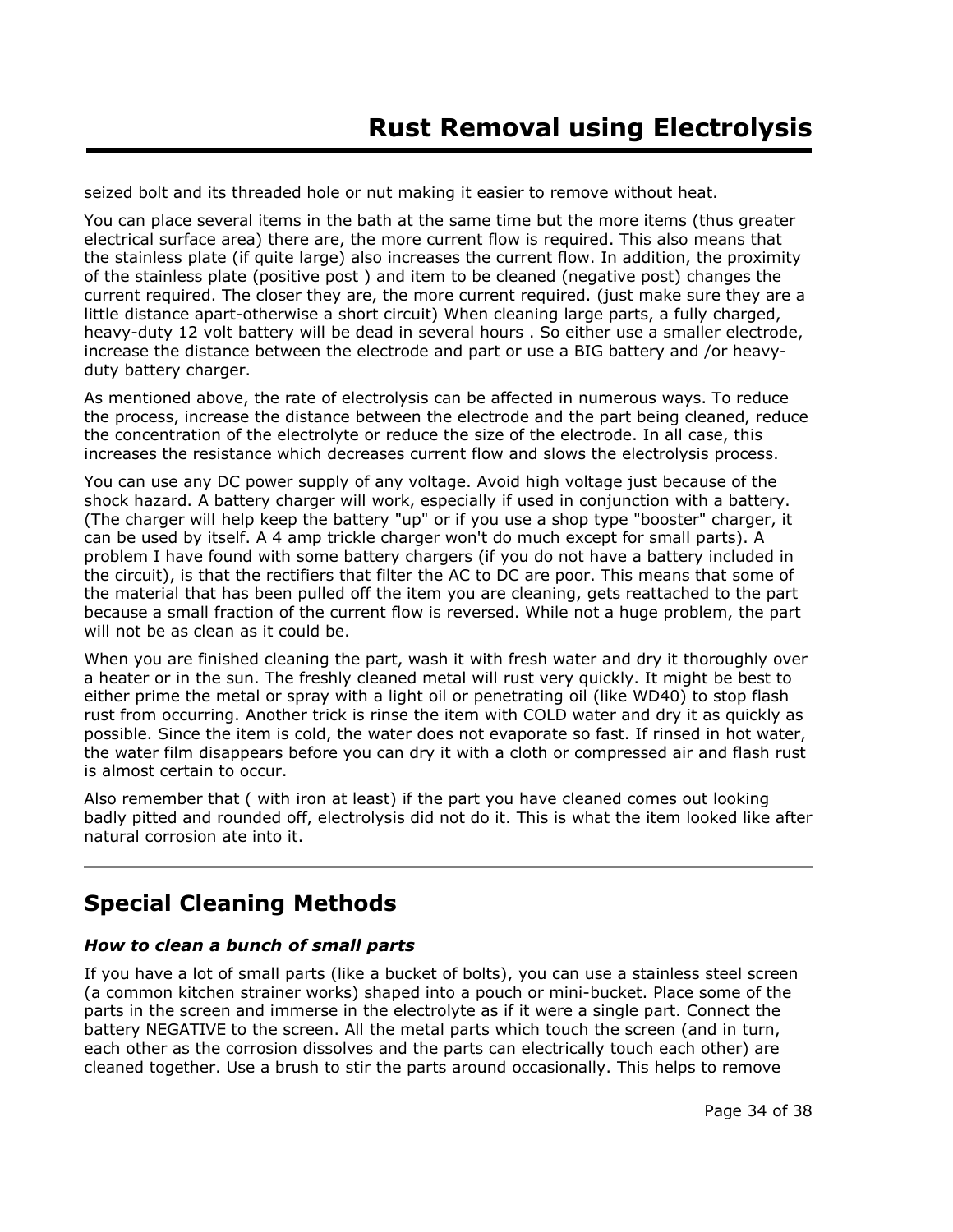loosened corrosion and improves the electrical contact between pieces. In time, all parts will be mostly de-corroded. Compare this to wire brushing 100 bolts individually.

#### *Cleaning inside a tight area like a engine water jacket*

Take a small diameter plastic or rubber hose, cut numerous small holes in it and slip a length of stainless steel wire through the length of the tube. Feed this assembly into the water jacket (or whatever you're working with) and connect the POSITIVE battery wire. The electrode is now inside a tight area and in close proximity to the part/area you want to clean without touching it. Getting all the loosened crud out can be a challenge but vacuuming, compressed air or turning the unit upside down to dump it out works. One problem is that the process causes large chunks of rust to drop off inside the unit. You may need to reach inside with a screwdriver or rod to break up the rust to get it out.

For cleaning inside of cylinders or other parts, use a stainless bolt or wire supported and hanging freely within the part. This will clean inside areas that can't be normally reached such as a gas tank .

#### *Cleaning large items*

The use of a drum (45 gallon) was mentioned above. These are usually big enough to place an entire small engine in (or lathe bed or wood stove etc). Surround the inside of the drum with screen or sheet steel (stainless is better) and connect to the **POSITIVE** battery lead. Lower the entire engine or part into the center of the drum using an engine hoist, chain block or suspended from the ceiling. Connect the **NEGATIVE** lead. Over time and with some brushing, the whole unit will be free of rust, grease and paint before you even take it apart. This will require considerable current so a large battery charger capable of maintaining 30 amps or more will be needed.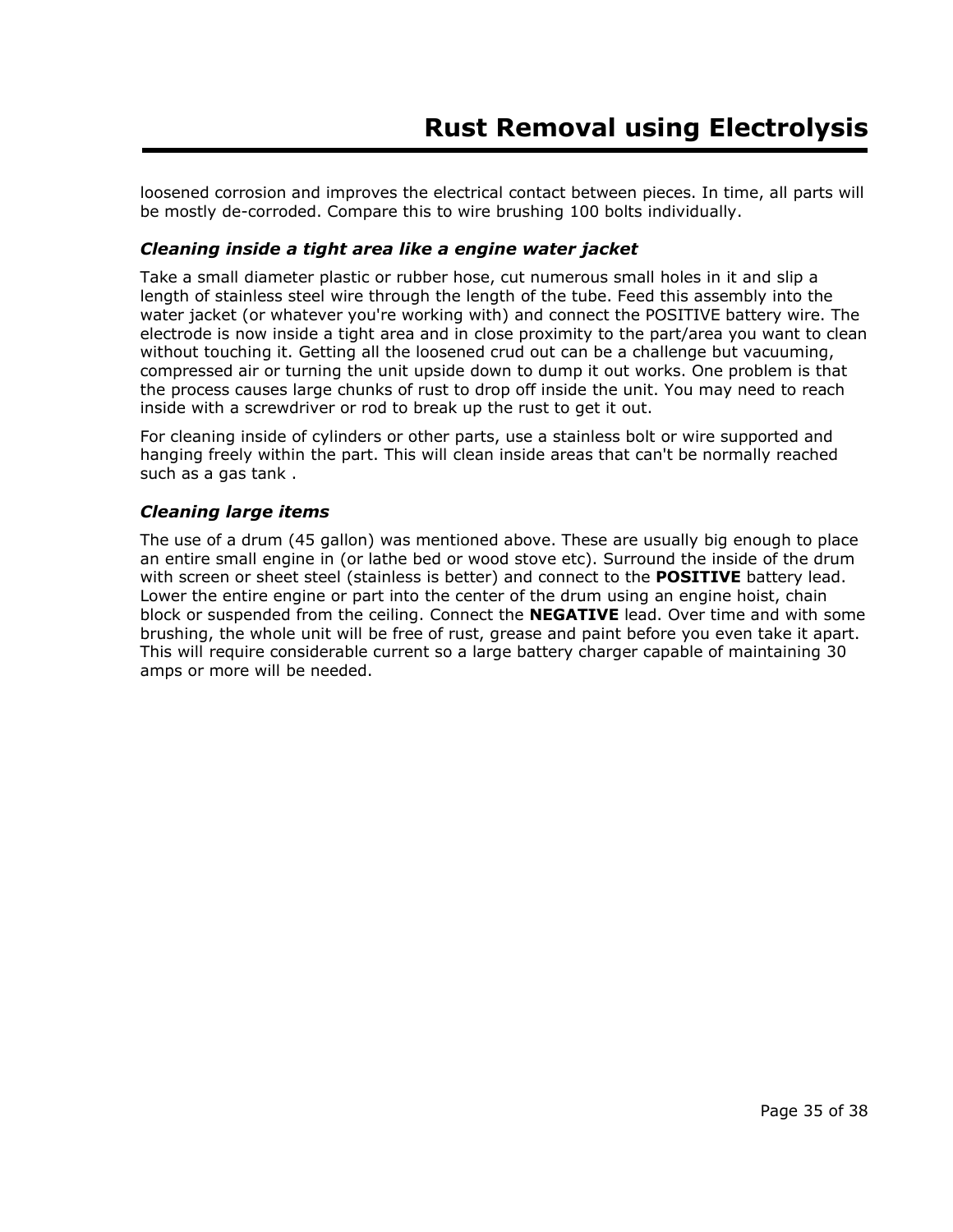# **REUSE the electrolyte**

After a while, the electrolyte gets quite dirty with suspended metal and dirt or grease. I have found (at least while using washing soda) that if you remove the electrodes, wires and parts from the electrolysis bath and leave the liquid to sit a few days, most material drops to the bottom. Siphon off the clear liquid at the top and re-use it, perhaps add a bit more electrolyte and water before starting the process again. HOWEVER, some material will remain in suspension and may affect (discolor) the part you are cleaning.

Example: If you have just cleaned a lot of brass, the electrolyte gets a green hue. Cleaning steel in this liquid may leave it with a slight brown discoloration. If this is undesirable, you will need a fresh batch of electrolyte.

If you don't intend to reuse the electrolyte and it was not used for extensive de-greasing, it can still be used as a soap to remove dirt and debris from metal. It is probably best not to simply dump the liquid outside in the ground as it may contain lots of metal and grease. BUT more importantly **if stainless steel was used** as the positive electrode, the breakdown of the material will leave chromium suspended in the liquid and it would be considered an environmental hazard. It is best to allow the electrolyte to evaporate in any case and dispose of the debris left behind in an environmentally responsible manner. If stainless steel was used, it should be considered a hazardous waste.

**THIS IS NOT A MIRACLE WORKER**. Some good old-fashioned elbow grease will still be needed but the effort is much-reduced.

# **Questions and Answers**

**The instructions ( USED TO ) mention a preference for stainless steel electrodes. Why? (NOTE WELL!!! - Stainless is no longer recommended due to the potential health hazards after regular/repeated exposure)**

The electrode connected to the positive battery contact gains material during the process of removing it from the part you are cleaning. Aluminum and steel hold on to a lot of this material, (rust, corrosion, iron or copper bits) and eventually create an electrical barrier which nearly stops the current flow through the electrolyte. Regular cleaning of this material is needed by scraper or wire brush. Stainless steel does not allow as much material to stick, so it requires less cleaning and attention. In addition, stainless material does not break down fast so will outlast steel many times over. (In spite of the concerns with the use of stainless material, I stand by the comments of the last 2 sentences if a GOOD QUALITY stainless is used). Admittedly, it is hard to know the quality of the stainless material you obtain.

### **Where to I get stainless steel? (NOTE!!- Stainless is not recommended any longer)**

Stainless steel is available in many forms. Wire, screen, bolts and thin or thick plating. These are mostly available at hardware stores or a bolt and fastener specialty shop. Stainless screen or plate may be available through a metal working shop that builds ducting or sheet metal products. New stainless is expensive but will last years. Try a scrap metal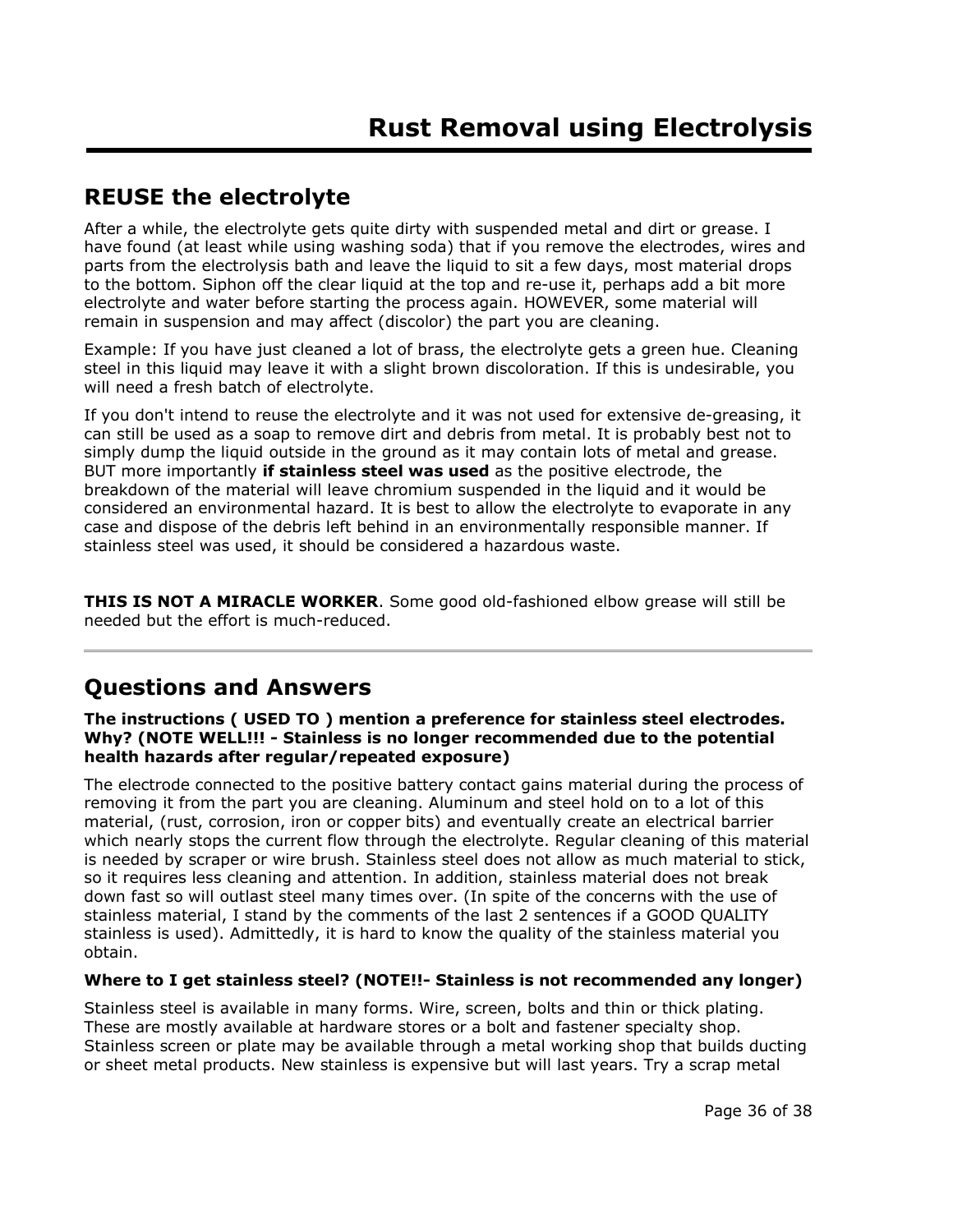yard for pieces of stainless. You may even find pieces of automotive trim in an auto junk yard made of stainless. It was used as door moldings and window trim.

#### **Can I remove the chrome plating from an antique weapon (a pistol)?**

Probably not. The electroplating process, if done properly, will include an acid dip to remove all dirt, rust and oxidation. The item is then plated many times over. If the chrome (or brass or silver plating) is well-adhered to the base metal, electrolysis will not have any effect on it.

#### **Can this be used to clean an all-aluminum motorcycle or other small engine?**

**If caution is used**, it will help to remove layers of corrosion from aluminum. But if you are trying to free up a steel part within an aluminum casting, **be warned,** the aluminum will be eaten away much faster than steel. This could effectively ruin the machine. If you have no other choice, it may be worth a try.

#### **Will brass and/or babbitt be eroded using this process?**

Any solid brass or copper will not be adversely affected outside of some discoloration. The babbitt (lead alloy) bearings found in many old machines will deteriorate somewhat faster than steel but the surface will not be quickly etched. The biggest issue is how well the babbitt was adhered to the base metal (iron or brass). If the bond is poor, the babbitt shell will be undermined and eventually come loose. If that is the case, you should be thinking of re-pouring the babbitt anyway.

#### **Does the part need to be degreased before the electrolysis process? Will electrolysis remove good paint on clean, non-rusted metal?**

The part you are cleaning needs no special preparation outside of insuring a good electrical connection. Grease falls off the part and dissolves in the soapy solution in conjunction with the heat produced by electrolysis. Paint, even baked enamel, will eventually peel off the base metal in single sheets.

#### **How can I adjust the rate of the cleaning process?**

Opposed to buying a very expensive scientific grade power supply to adjust the current flow, it is simpler to either a) use less washing soda to make a weaker electrolyte, b) move the part being cleaned away from the electrode or c) add a load in series with the circuit such as a 12 volt light bulb or electric motor. In all cases, the resistance increases, the current flow drops and the process is reduced in effectiveness.

### **Can a small battery trickle charger be used?**

Small battery chargers in the range of 4 to 10 amps may not be suitable. This is not because the current is insufficient but the quality of the direct current (D.C) is not good. Ideally, you want a pure DC source as that from a battery. Battery and trickle chargers must convert the 120/220 volt 50/60 Hz alternating current (A.C.) from your wall socket to 12 volts D.C.. The diodes (or rectifiers) which filter A.C. to D.C. are not very good in small and cheap chargers. The end result is the A.C. which gets through can cause as much material from the electrode to stick to the part being cleaned as what has been removed from it. Experimentation is essential in any case.

### **Have you cleaned springs using this method? I am wondering if there would be any**